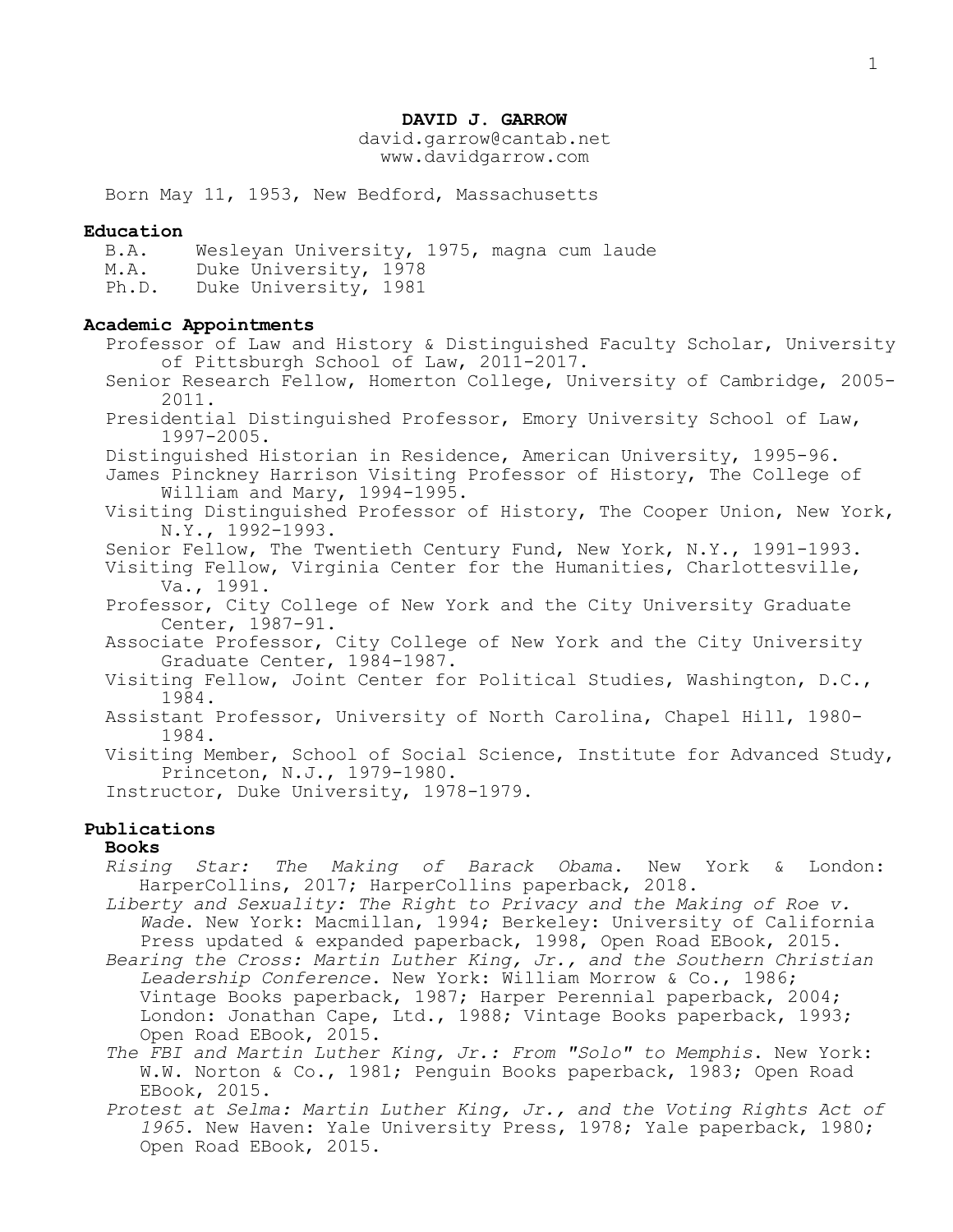### **Edited Works**

 *Reporting Civil Rights*, 2 vols. New York: Library of America, 2003. (With Clayborne Carson, Bill Kovach, & Carol Polsgrove).

*The Forgotten Memoir of John Knox: A Year in the Life of a Supreme Court Clerk in FDR's Washington*. Chicago: University of Chicago Press, 2002; Chicago paperback 2004. (With Dennis J. Hutchinson).

*The Montgomery Bus Boycott and the Women Who Started It: The Memoir of Jo Ann Gibson Robinson*. Knoxville: University of Tennessee Press, 1987; Tennessee paperback, 1987; Paris: Presses du CNRS, 1988.

*The Eyes on the Prize Civil Rights Reader*. New York: Viking Penguin, 1987, rev. ed. 1991. (With Clayborne Carson, Gerald Gill, Vincent Harding, & Darlene Clark Hine).

*Martin Luther King, Jr., and the Civil Rights Movement*. New York: Carlson Publishing, 1989. Eighteen volumes, including:

*Martin Luther King, Jr.: Civil Rights Leader, Theologian, Orator*.  $(Vols.1-3)$ .

*We Shall Overcome: The Civil Rights Movement in the United States in the 1950s and 1960s*. (Vols. 4-6).

*The Walking City: The Montgomery Bus Boycott, 1955-1956*. (Vol. 7). *Birmingham, Alabama, 1956-1963: The Black Struggle for Civil* 

*Rights*. (Vol. 8).

- *Atlanta, Georgia, 1960-1961: Sit-Ins and Student Activism*. (Vol.9).
- *St. Augustine, Florida, 1963-1964: Mass Protest and Racial Violence*. (Vol. 10).
- *Chicago 1966: Open Housing Marches, Summit Negotiations, and Operation Breadbasket*. (Vol. 11).
- *Centers of the Southern Struggle: FBI Files on Selma, Memphis, Montgomery, Albany, and St. Augustine*. Frederick, Md.: University Publications of America, 1988. (Microfilm, 21 reels).

*The Martin Luther King, Jr., FBI File*. Frederick, Md.: University Publications of America, 1984. (Microfilm, 16 reels). Part II: *The King-Levison File*, 1987. (Microfilm, 9 reels).

*Protest in Selma: A Documentary Collection*. Birmingham: Alabama Center for Higher Education, 1980.

## **Major Academic Articles**

"Looking Back at Martin Luther King, Jr.," *Telos* 182 (Spring 2018): 195-213. (With Kenneth D. Johnson).

"How *Roe* v. *Wade* Was Written," *Washington and Lee Law Review* 71 (Spring 2014): 893-924.

- "Toward a Definitive History of *Griggs* v. *Duke Power Company*," *Vanderbilt Law Review* 67 (January 2014): 197-237. (Reprinted in Steven Saltzman, ed., *Civil Rights Litigation and Attorney Fees Annual Handbook Volume 30* (Thomson Reuters, 2014), pp. 247-96.)
- "Foreshadowing the Future: 1957 and the United States Black Freedom Struggle," *Arkansas Law Review* 62 (2009): 1-28.
- "Significant Risks: *Gonzales* v. *Carhart* and the Future of Abortion Law," *Supreme Court Review 2007* (Chicago: University of Chicago Press, 2008): 1-50.

**"**Bad Behavior Makes Big Law: Southern Malfeasance and the Expansion of Federal Judicial Power, 1954-1968,**"** *St. Johns Law Review* 82 (Winter 2008): 1-38.

"The Evolution of Affirmative Action and the Necessity of Truly Individualized Admissions Decisions," *Journal of College and University Law* 34 (2007): 1-19. (Reprinted as "Affirmative Action and the U. S. Black Freedom Struggle," in Marvin Krislov, et al., eds., *The Next Twenty Five Years? Affirmative Action and Higher*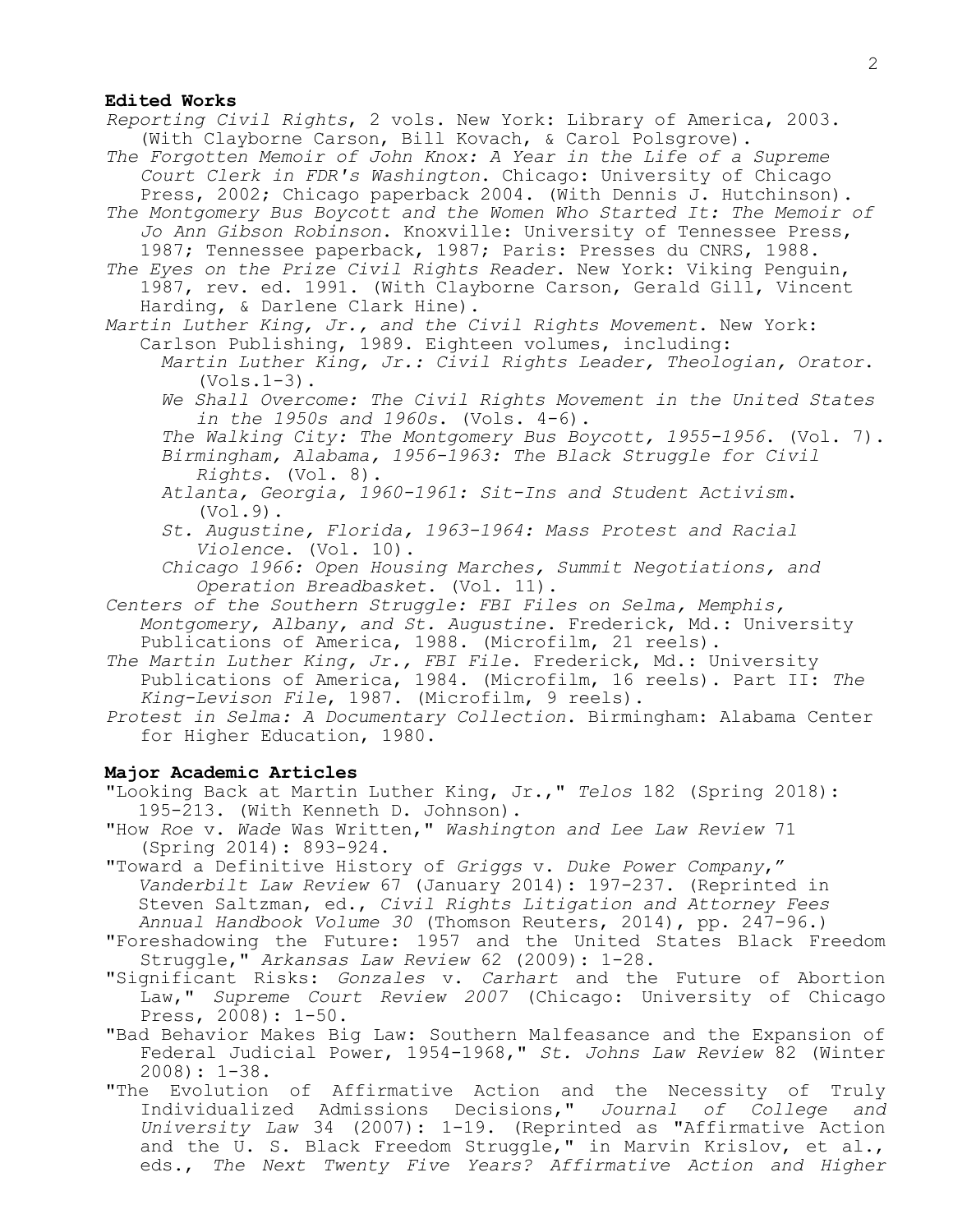*Education in the United States and South Africa* (Ann Arbor: University of Michigan Press, 2009, pp. 35-49).

"Picking Up the Books: The New Historiography of the Black Panther Party,**"** *Reviews in American History* 35 (December 2007): 650-70.

"The Brains Behind Blackmun," *Legal Affairs*, May-June 2005, pp. 26-34. "'Happy' Birthday, Brown v. Board of Education? Brown's Fiftieth

Anniversary and the New Critics of Supreme Court Muscularity," *Virginia Law Review* 90 (April 2004): 693-729.

"Clarendon County in Black and White," *The Green Bag* 7 (Spring 2004): 237-246.

"The Supreme Court and *The Brethren*," *Constitutional Commentary* 18 (Summer 2001): 303-318.

"Privacy and the American Constitution," *Social Research* 68 (Spring 2001): 55-82.

"Mental Decrepitude on the U.S. Supreme Court: The Historical Case for a 28th Amendment," *University of Chicago Law Review* 67 (Fall 2000): 995-1087.

"Visionaries of the Law: John Minor Wisdom and Frank M. Johnson, Jr.," *Yale Law Journal* 109 (April 2000): 1219-1236.

"'The Lowest Form of Animal Life'?: Supreme Court Clerks and Supreme Court History," *Cornell Law Review* 84 (March 1999): 855-894. (Reprinted in Susan Low Bloch et al., eds., *Inside the Supreme Court: The Institution and Its Procedures*, 2nd ed. [St. Paul: Thomson/West, 2008], pp. 792-805).

"Abortion Before and After *Roe* v. *Wade*: An Historical Perspective," *Albany Law Review* 62 (Spring 1999): 833-852.

"The Right to Die: Death With Dignity in America," *Mississippi Law Journal* 68 (Winter 1998-99): 407-430.

"Where Martin Luther King, Jr. Was Going: *Where Do We Go From Here* and the Traumas of the Post-Selma Movement," *Georgia Historical Quarterly* 75 (Winter 1991): 719-736. (Reprinted in *Faith and Freedom* 2 [December 1993]: 26-32).

"The Voting Rights Act in Historical Perspective," *Georgia Historical Quarterly* 74 (Fall 1990): 377-398.

"FBI Political Harassment and FBI Historiography: Analyzing Informants and Measuring The Effects," *The Public Historian* 10(Fall 1988): 5- 18.

"'I March Because I Must'--King vs. Daley in Chicago," *Chicago History*  17 (Spring-Summer 1988): 24-45. (Adapted from *Bearing the Cross*).

"Black Civil Rights During the Eisenhower Years," *Constitutional Commentary* 3 (Summer 1986): 361-373. (Reprinted in *King and the Movement*, Vol. 4, pp. 269-281).

"The Intellectual Development of Martin Luther King, Jr.: Influences and Commentaries," *Union Seminary Quarterly Review* 40 (January 1986): 5-20. (Reprinted in *King and the Movement,* Vol. 2, pp. 437- 452, and in John A. Kirk, ed., *Martin Luther King, Jr. and the Civil Rights Movement* [London: Palgrave, 2007], pp. 39-53).

"Black Voting in South Carolina, 1970-1976," *Review of Black Political Economy* 9 (Fall 1978): 60-78.

## **Major Journalistic Articles**

"Obama's Airbrushed Dreams," *The Critic*, March 2020, pp. 54-57.

"The Troubling Legacy of Martin Luther King," *Standpoint*, June 2019, pp. 30-37.

"Toward a More Perfect Union--The Thurgood Marshall of Gay Marriage," *New York Times Magazine*, 9 May 2004, pp. 52-57.

"The FBI and Martin Luther King," *The Atlantic Monthly*, July/August 2002, pp. 80-88.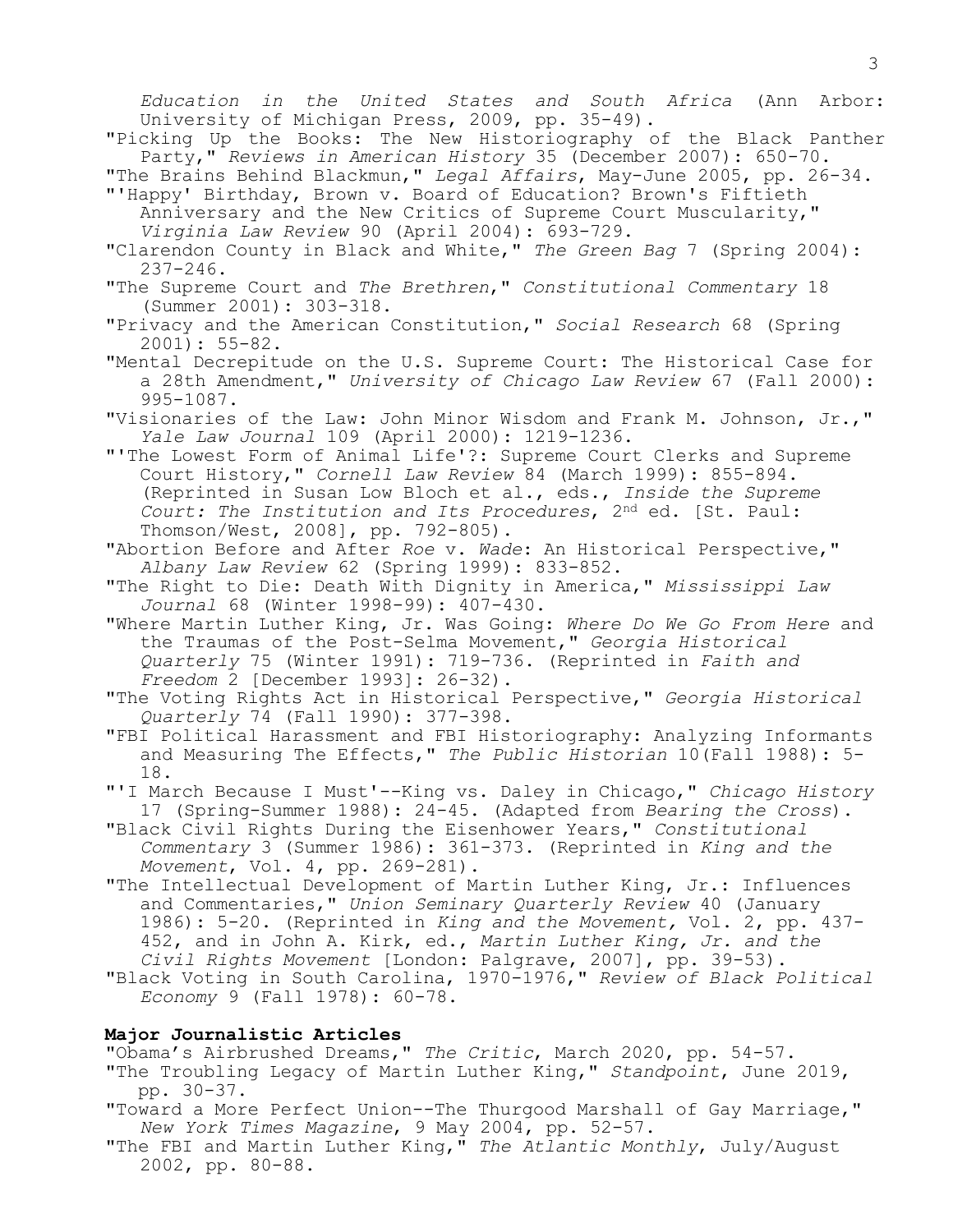"Nine Justices and a [Right-to-Die] Funeral," *George*, June 1997, pp. 56-63.

- "The Rehnquist Years," *New York Times Magazine*, 6 October 1996, pp. 64- 71, 82-85. (Reprinted in Steffen W. Schmidt et al., eds., *Readings in American Government* [Belmont, CA: West/Wadsworth, 1997], pp. 255-261, in John J. Sullivan et al., eds., *Criminal Justice 97/98* [Guilford, CT: McGraw Hill, 1997], pp. 121-130, in Bruce Stinebrickner, ed., *American Government 97/98* [& *98/99* & *99/00*] [Guilford, CT: McGraw Hill, 1997 & 1998], pp. 135-144 [& pp. 112- 120 & pp. 115-123], and in Allen J. Cigler et al., eds., *American Politics: Classic and Contemporary Readings*, 4th ed. [Boston: Houghton Mifflin Co., 1998], pp. 462-474.)
- "Justice Souter: A Surprising Kind of Conservative," *New York Times Magazine*, 25 September 1994, pp. 36-43, 52-55, 64-67. (Reprinted in Theodore J. Lowi, et al., eds., *Readings for American Government*, 4th ed. [New York: W.W. Norton & Co., 1996], pp. 195-204, and in Randall B. Ripley et al., eds., *Readings in American Government and Politics*, 3rd ed.[Boston: Allyn and Bacon, 1998], pp. 383-393.)
- "November 3rd: What the Grand Jury Ignored," *North Carolina Independent*, 29 April-12 May 1983, pp. lff. (With J. M. Lavelle & Katherine Fulton).

# **Book Chapters**

- "Barack Obama," in Brian Lamb & Susan Swain, *The Presidents* (New York: Public Affairs, 2019), pp. 150-61.
- "Protecting and Enhancing the U. S. Supreme Court," in Roger C. Cramton and Paul D. Carrington, eds., *Reforming the Court: Term Limits for Supreme Court Justices* (Durham: Carolina Academic Press, 2006), pp. 271-89.
- "A Revolutionary Year: Judicial Assertiveness and Gay Rights," in Davison M. Douglas & Neal Devins, eds., *A Year at the Supreme Court* (Durham: Duke University Press, 2004), pp. 57-70, 214-16.
- "William H. Rehnquist in the Mirror of Justices," in Martin Belsky, ed., *The Rehnquist Court: A Retrospective* (New York: Oxford University Press, 2002), pp. 274-83.
- "Liberty and Sexuality in the Burger Court," in Bernard Schwartz, ed., *The Burger Court: Counter-Revolution or Confirmation?* (New York: Oxford University Press, 1998), pp. 83-92.
- "The Civil Rights Era: 1946 to 1965," in Debra Newman Ham, ed., *The African American Odyssey* (Washington, D.C.: Library of Congress, 1998), pp. 105-121.
- **"**Reproductive Rights and Liberties: The Long Road to *Roe*," in E. Joshua Rosenkranz & Bernard Schwartz, eds., *Reason and Passion: Justice Brennan's Enduring Influence* (New York: W.W. Norton & Co., 1997), pp. 105-116.
- "From *Brown* to *Casey*: The U.S. Supreme Court and the Burdens of History," in Austin Sarat, ed., *Race, Law and Culture: Reflections on Brown v. Board of Education* (New York: Oxford University Press, 1997), pp. 74-88. (Reprinted in Neal Devins & Davison M. Douglas, eds., *Redefining Equality* [New York: Oxford University Press, 1998], pp. 205-217.)
- "What the Warren Court Has Meant to America," in Bernard Schwartz, ed., *The Warren Court: A Retrospective* (New York: Oxford University Press, 1996), pp. 390-97.
- "The Struggle for Black Equality," in Andrzej Bartnicki & Donald T. Critchlow, eds., *Historia Stanow Zjednoczonych Ameryki* [*History of the United States of America*], vol. 5 (Warsaw: PWN Academic Press, 1996), pp. 215-236.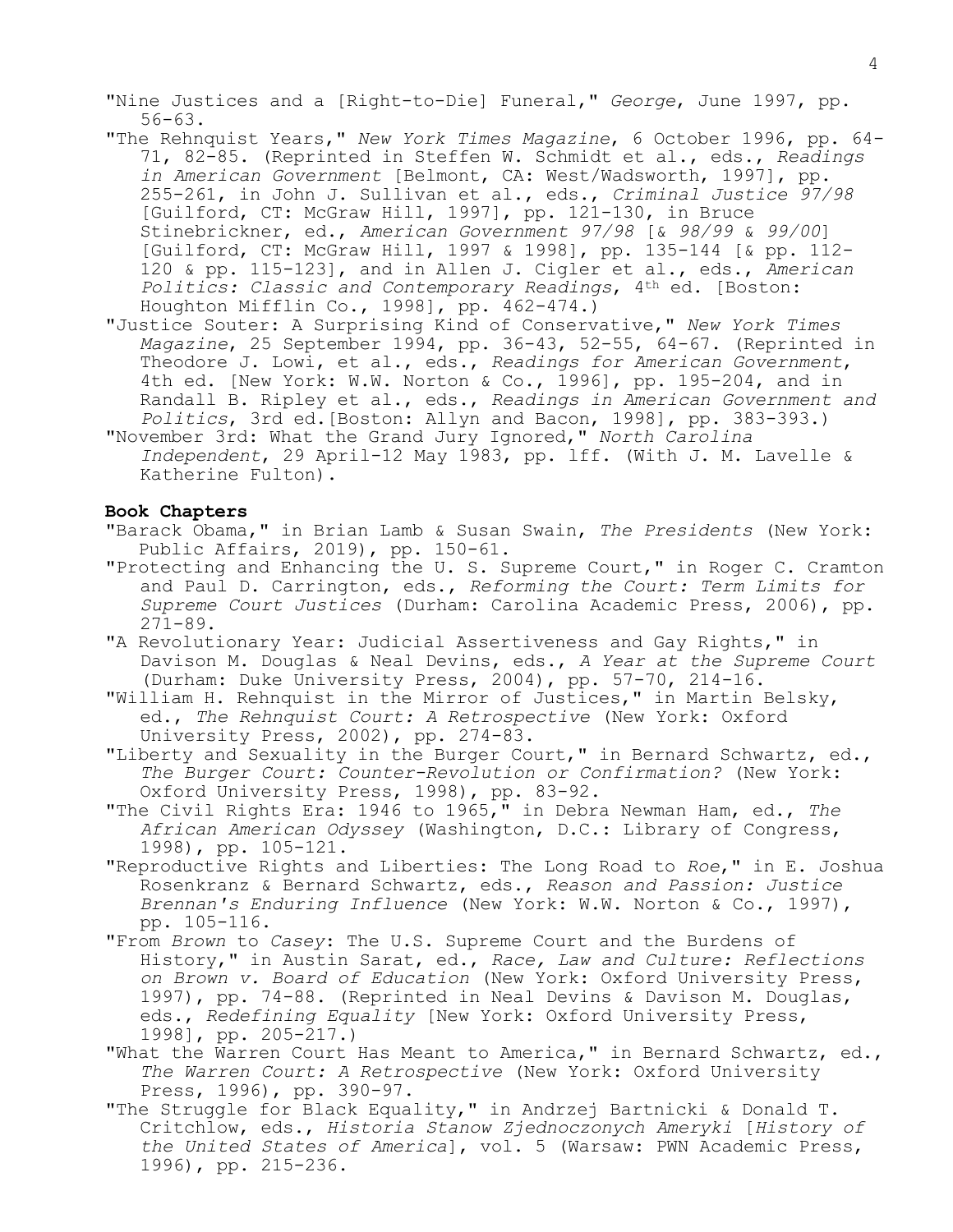- "Martin Luther King, Jr., and the Spirit of Leadership," in Peter J. Albert & Ronald Hoffman, eds., *We Shall Overcome: Martin Luther King, Jr., and the Black Freedom Struggle* (New York: Pantheon Books, 1990), pp. 11-34, 257-60.
- "Martin Luther King and the Fall of Birmingham," in Paul D. Escott & David R. Goldfield, eds., *Major Problems in the History of the American South*, vol. 2 (Lexington, Mass.: D.C. Heath, 1989), pp. 566-590. (Adapted from *Bearing the Cross*).
- "Martin Luther King, Jr.'s 'I Have A Dream' Speech," in David Nasaw, ed., *The Course of United States History*, vol. 2 (Chicago: Dorsey Press, 1987), pp. 351-361.

# **Essays & Commentaries**

"The Right to Abortion and the Bush-Trump Federal Courts," *Balkinization*, 1 February 2021.

- "Kamala Obama?," *Spectator USA*, 15 August 2020.
- "Obama's Disappearing Legacy," *The Spectator*, August 2020, p. 17.
- "Foreword" for Patrick Parr, *The Seminarian: Martin Luther King Jr. Comes of Age* (Chicago: Chicago Review Press, 2018), pp. ix-x.
- "The Meaning of Montgomery," *Case Western Reserve Law Review* 67 (Summer 2017): 1045-53.
- "Nicholas deB. Katzenbach," *Proceedings of the American Philosophical Society* 157 (December 2013): 471-77.

"Foreword" for Martin A. Berger, *Seeing Through Race: A Reinterpretation of Civil Rights Photography* (Berkeley: University of California Press, 2011), pp. ix-xii.

"The Legal Legacy of *Griswold v. Connecticut*," *Human Rights* (ABA) 38 (Spring 2011): 25-26.

"An Unfinished Dream," *Newsweek*, 21 January 2009, pp. 89-93. (Special Presidential Inauguration Issue).

"The Three Rs: Rosen, Roberts, and Restraint," *Washburn Law Journal* 47 (Fall 2007): 13-22.

"The Once and Future Supreme Court," *American History*, February 2005, pp. 28-36. (Reprinted in Bruce Stinebrickner, ed., *American Government 06/07* [Dubuque, IA: McGraw-Hill, 2006, 89-93]).

- "Give *Brown* v. *Board of Education* Its Due," *Human Rights* (ABA) 31 (Summer 2004): 2-5.
- "Why *Brown* Still Matters," *The Nation*, 3 May 2004, pp. 45-50.
- "King: The March, the Man, the Dream," *American History*, August 2003, pp. 26-35.
- "Revelations on the Road to *Roe*," *The American Lawyer*, May 2000, pp. 80-83.
- "The Truth Behind the [Confederate Flag] Fury," *George*, April 2000, pp. 74-75, 93.
- "Foreword," for Sara Mitchell Parsons, *From Southern Wrongs to Civil Rights: The Memoir of a White Civil Rights Activist* (Tuscaloosa: University of Alabama Press, 2000), pp. xi-xxi.
- "Simple Simon: Supremely Sanguine, Supremely Stubborn," *New York Law School Law Review* 40 (1996): 969-980.
- "Turning Inward: Black Organizations Regain Importance," *Dissent* 43 (Spring 1996): 76-78.
- "Religious Resources and the Montgomery Bus Boycott," *Criterion* 34 (Spring/Summer 1995): 2-9.
- "The Voting Rights Act Thirty Years Later," *Focus* 23 (February 1995):3- 4, 8.
- "Hopelessly Hollow History: Revisionist Devaluing of *Brown* v. *Board of Education*," *Virginia Law Review* 80 (February 1994): 151-160. "Lani Guinier," *The Progressive* 57 (September 1993): 28-32.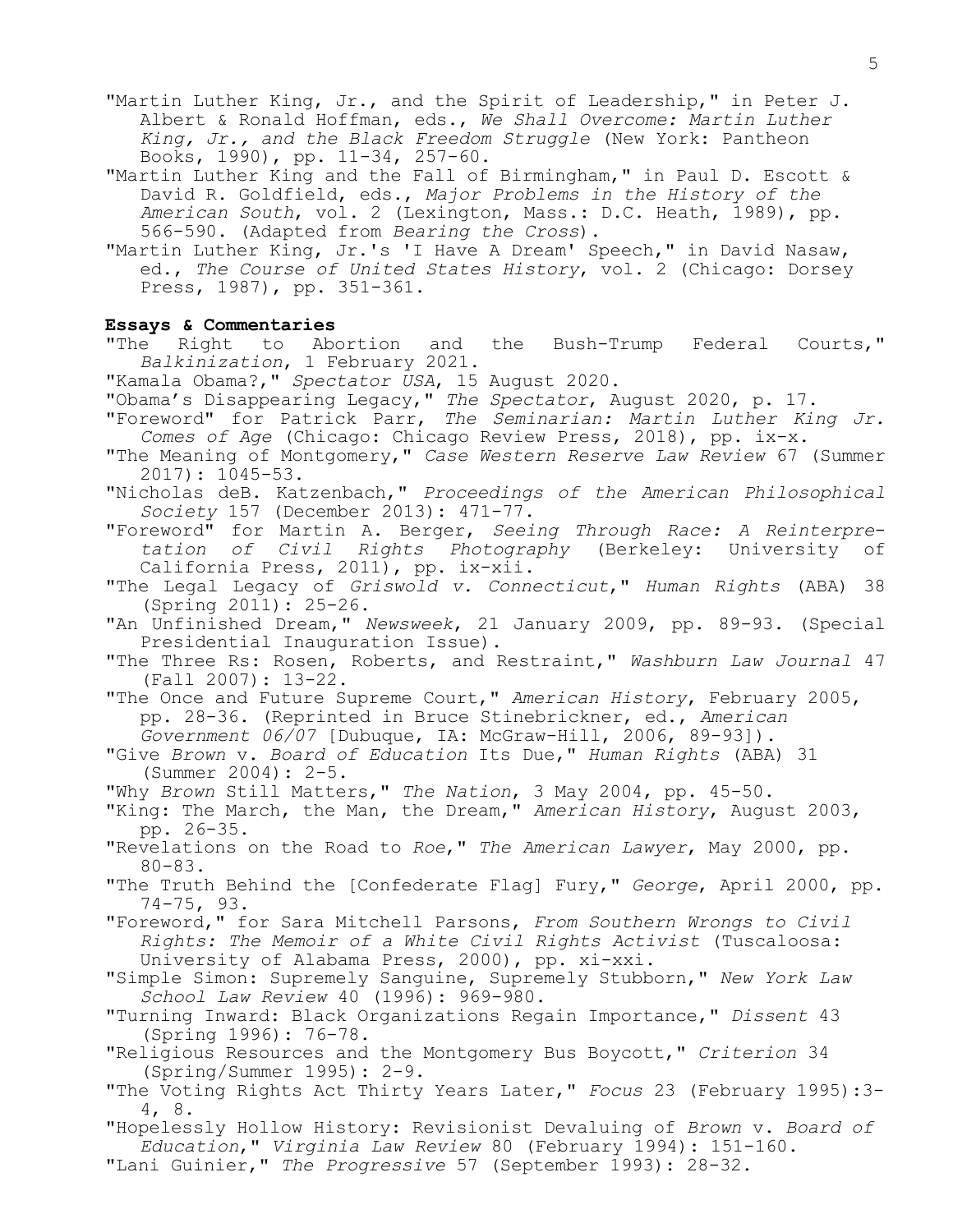- "A Landmark Decision--*Planned Parenthood of Southeastern Pennsylvania* v. *Casey*," *Dissent* 39 (Fall 1992): 427-429.
- "King's Plagiarism: Imitation, Insecurity, and Transformation," *Journal of American History* 78 (June 1991): 86-92.
- "The Age of the Unheralded," *The Progressive* 54 (April 1990): 38-43. "Testimony on FBI Compliance with the Freedom of Information Act," in U.S. Congress, House of Representatives, Committee on the
	- Judiciary, *FBI Oversight and Authorization Request for Fiscal Year 1991*-*Hearings Before the Subcommittee on Civil and Constitutional Rights*, 101st Cong., 2nd sess. (1 March 1990), pp. 39-55, 193-95.
- *Philanthropy and the Civil Rights Movement*. New York: Center for the Study of Philanthropy Working Paper, CUNY Graduate Center, 1988.
- "Martin Luther King, Jr., and the Spirit of Leadership," *Journal of American History* 74 (September 1987): 438-447. (Reprinted in Patrick Allitt, ed., *Major Problems in American Religious History* [Boston: Houghton Mifflin, 2000], pp. 379-84, and in Francis G. Couvares, et al., eds., *Interpretations of American History*, 7th ed., Vol. 2 [New York: Free Press, 2000], pp. 326-35.)
- "Martin Luther King, Jr., and the Cross of Leadership," *Peace and Change* 12 (Spring 1987): 1-12. (Reprinted in Michael Perman, ed., *Perspectives on the American Past*, vol. 2 [Chicago: Scott, Foresman & Co., 1989], pp. 280-289, and in *King and the Movement*, Vol. 2, pp. 453-464).
- "Leadership and Competition in the Civil Rights Movement," in Charles W. Eagles, ed., *The Civil Rights Movement in America* (Jackson: University Press of Mississippi, 1986), pp. 55-64.
- "The King We Should Remember," *Focus* 14 (January 1986): 3-7.
- "The Origins of the Montgomery Bus Boycott," *Southern Changes* 7 (October-December 1985): 21-27. (Reprinted in *King and the Movement*, Vol. 7, pp. 607-619, in Nancy A. Hewitt, ed., *Women, Families, and Community*, vol. 2 [Chicago: Scott, Foresman & Co., 1990], pp. 224-234, and in Eleanor P. Stoller & Rose C. Gibson, eds., *Worlds of Difference* (Thousand Oaks, CA: Pine Forge Press, 1994), pp. 66-70.
- "Social Protest Movements: What Sociology Can Teach Us," *PS* 18 (Fall 1985): 814-816.
- "The Civil Rights Act Two Decades Later," *Focus* 12 (October 1984): S1- S4.
- "The Helms Attack on King," *Southern Exposure* 12 (March-April 1984): 12-15.
- "Martin Luther King, Jr.: An Honorable Man," *Focus* 12 (January 1984):  $3 - 7$ .
- *Martin Luther King, Jr.: From Reformer to Revolutionary*. New York & Los Angeles: Democratic Socialists of America, 1983, 1984. (Reprinted in *King and the Movement*, Vol. 2, pp. 427-436, and in John A. Kirk, ed., *Martin Luther King and the Civil Rights Movement* [London: Palgrave, 2007], pp. 176-83).
- "Klan and State in North Carolina," *The Nation* 237 (6-13 August 1983): 106-108.

"Martin Luther King, Jr. and the Civil Rights Movement: From Issues of Race to Class," *Social Science News Letter* 68 (January-April 1983): 15-20.

### **Book Review Essays**

"Queer Streets," *Spectator World*, July 2022, pp. 44-45. (James Kirchick, *Secret City: The Hidden History of Gay Washington*).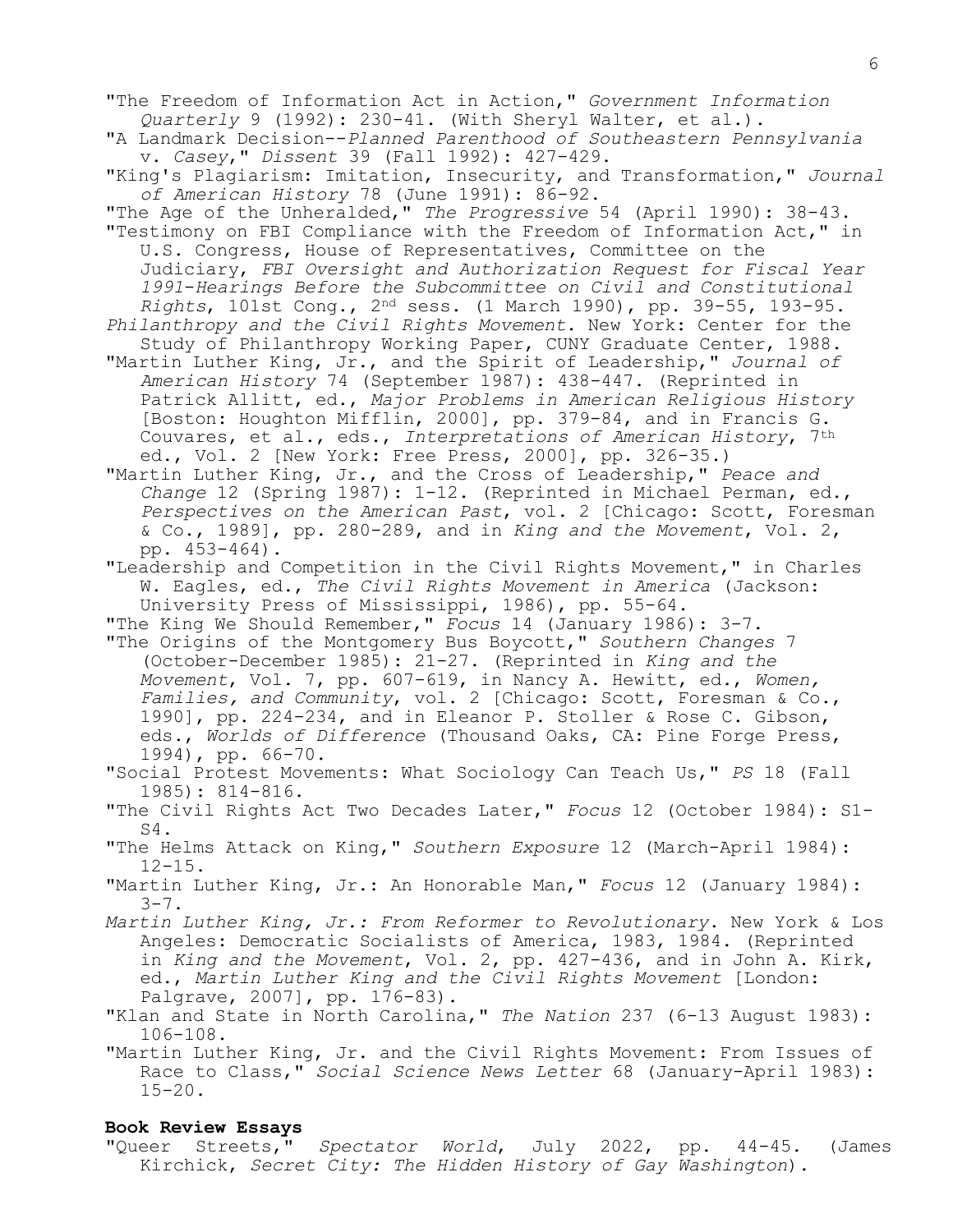"How Black Was the Obama Presidency?," *Spectator World*, 16 December 2021. (Claude A. Clegg III, *The Black President*).

- "'No. No. No.' Obama Said, But He Went On Anyway," *The American Prospect*, 14 December 2020. (Barack Obama, *A Promised Land*).
- "The Unlikely Miracle of Trump's Presidency," *The Critic*, 2 October 2020. (Bob Woodward, *Rage*).
- "The Man Who Exposed the Watchers," *The Critic*, July-August 2020, pp. 70-72. (Barton Gellman, *Dark Mirror*, and Edward Snowden, *Permanent Record*).
- "The Tragedy of Stokely Carmichael," *Reviews in American History* 43 (September 2015): 564-70. (Peniel Joseph, *Stokely: A Life*).
- "The Obscure Heroes Behind Congress's Great Moment," *The American Prospect* 25 (May/June 2014): 85-87. (Todd Purdum, *An Idea Whose Time Has Come*, and Clay Risen, *The Bill of the Century*).
- "The Strategy," *The New Republic*, 14 May 2012. (Dale Carpenter, *Flagrant Conduct: The Story of Lawrence v. Texas*).
- "A Revisionist's History," *Wilson Quarterly* 35 (Spring 2011): 90-93. (Manning Marable, *Malcolm X: A Life of Reinvention*).
- "True North," *Wilson Quarterly* 33 (Winter 2009): 89-92. (Thomas J. Sugrue, *Sweet Land of Liberty*).
- **"**Reading Thomas," *Legal Times*, 15 October 2007, pp. 14-16. (Clarence Thomas, *My Grandfather's Son*). (Also published in the *American Lawyer*, November 2007, pp. 90-93).
- "Intelligence Tests," *Wilson Quarterly* 31 (Fall 2007): 89-92. (Tim Weiner, *Legacy of Ashes*, and Amy Zegart, *Spying Blind*).
- "Separate and Unequal," *Wilson Quarterly* 31 (Spring 2007): 90-92. (Adam Fairclough, *A Class of Their Own*).
- "The Supreme Court," *American History*, April 2007, pp. 69-70. (Jeffrey Rosen, *The Supreme Court*).
- "Acolytes in Arms," *The Green Bag* 9 (Summer 2006): 411-21. (Todd Peppers, *Courtiers of the Marble Palace*, and Artemus Ward & David L. Weiden, *Sorcerers' Apprentices*).
- "Down the Highway to Freedom," *Wilson Quarterly* 30 (Spring 2006): 103- 04. (Raymond Arsenault, *Freedom Riders*).
- "The Unlikely Center," *The New Republic*, 6 March 2006, pp. 33-37. (Joan Biskupic, *Sandra Day O'Connor*, & Tinsley E. Yarbrough, *David Hackett Souter*).
- "Roe v. Wade Revisited," *The Green Bag* 9 (Autumn 2005): 71-81. (Jack M. Balkin, ed., et al., *What Roe v. Wade Should Have Said*).
- "The Accidental Jurist," *The New Republic*, 27 June 2005, pp. 36-41. (Linda Greenhouse, *Becoming Justice Blackmun*).
- "Crimes of History," *Wilson Quarterly* 29 (Winter 2005): 112-114. (Peter Charles Hoffer, *Past Imperfect*).
- "Saving Thomas," *The New Republic*, 25 October 2004, pp. 28-34. (Ken Foskett, *Judging Thomas*).
- "Whitewashing Reds," *Wilson Quarterly* 28 (Winter 2004): 119-121. (John Earl Haynes & Harvey Klehr, *In Denial: Historians, Communism and Espionage*).
- "The Party of Freedom," *The New Republic*, 29 September 2003, pp. 28-34. (John D'Emilio, *Lost Prophet: The Life and Times of Bayard Rustin*, & Barbara Ransby, *Ella Baker and the Black Freedom Movement*).
- "The Tragedy of William O. Douglas," *The Nation* 276 (14 April 2003): 25-30. (Bruce Allen Murphy, *Wild Bill: The Legend and Life of William O. Douglas*).
- "Prudence in Jurisprudence," *Wilson Quarterly* 27 (Winter 2003): 109- 111. (Kenneth W. Starr, *First Among Equals: The Supreme Court in American Life*, & John T. Noonan, Jr., *Narrowing the Nation's Power: The Supreme Court Sides With the States*).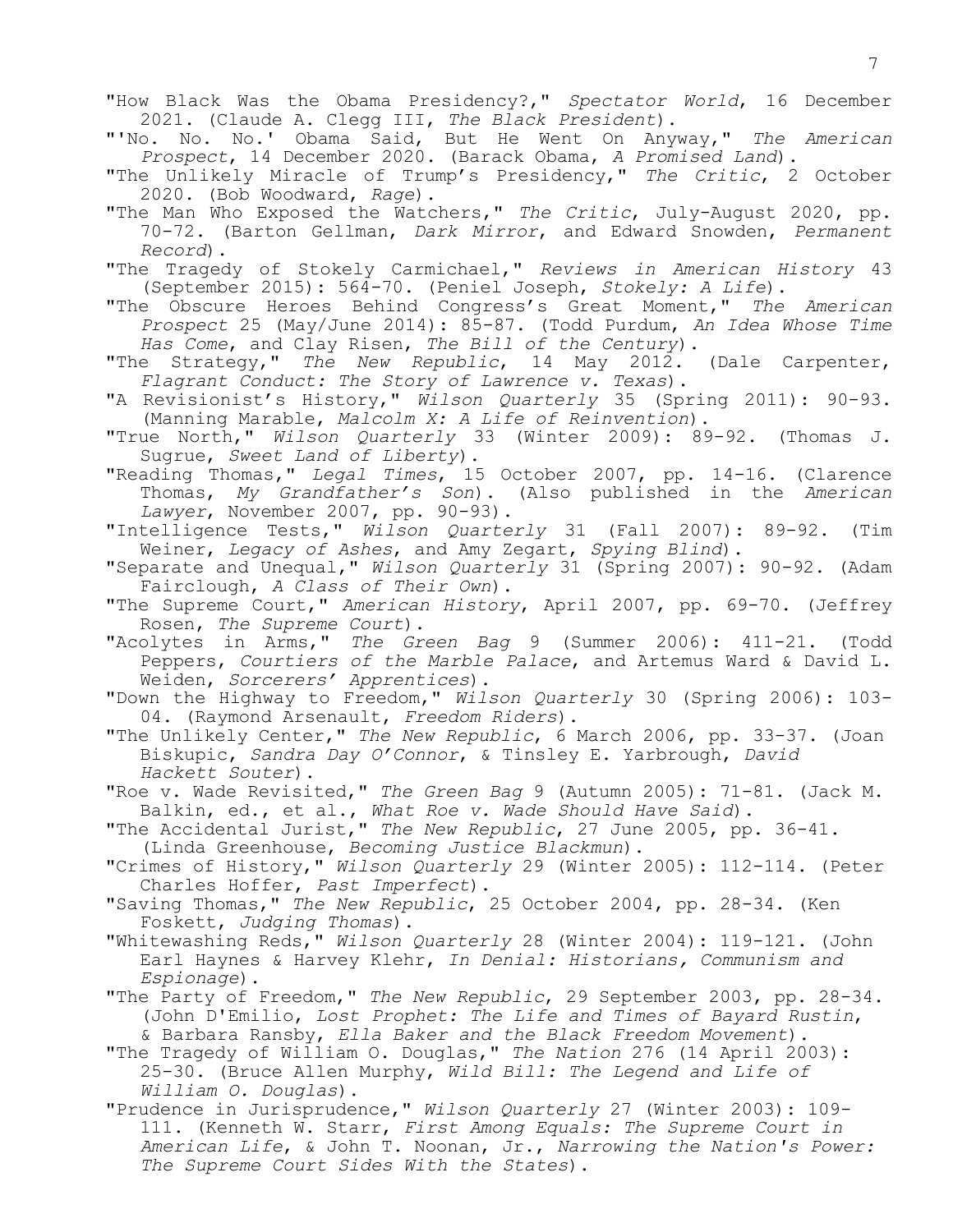"A Tale of Two Posners," *The Green Bag* 5 (Spring 2002): 341-349. (Richard A. Posner, *Public Intellectuals: A Study of Decline*). "Many Birminghams: Taking Segregationists Seriously," *Southern Changes* 23 (Summer 2001): 26-32, (Fall 2001): 29-31. (Diane McWhorter, *Carry Me Home*, Charles Marsh, *The Last Days*, Jack Davis, *Race Against Time*, et al.). "Out of the Ashes," *The American Lawyer*, May 2001, pp. 93-97. (Louis Menand, *The Metaphysical Club*). "Requiem for a Dream," *Wilson Quarterly* 25 (Spring 2001): 112-14. (Constance Curry et al., *Deep In Our Hearts*, & Lynne Olson, *Freedom's Daughters*). "From A Distance," *The American Lawyer*, August 2000, pp. 69-72. (Lucas A. Powe, Jr., *The Warren Court and American Politics*). "The Man Who Was King," *New York Review of Books*, 13 April 2000, pp. 40-43. (Michael Eric Dyson, *I May Not Get There With You*). "Walking the Walk," *Southern Changes* 20 (Summer 1998): 23-25. (David Halberstam, *The Children*, & John Lewis, *Walking With the Wind*). "Marching Through '64," *Wilson Quarterly* 22 (Spring 1998): 98-101. (Taylor Branch, *Pillar of Fire*). "A Day Late?," *Southern Changes* 17 (Spring 1995): 20-22. (John Egerton, *Speak Now Against the Day*). "Doing Justice," *The Nation* 260 (27 February 1995): 278-281. (Gerald Gunther, *Learned Hand*, & Roger K. Newman, *Hugo Black*). "Civil Rights Potpourri," *Dissent* 36 (Winter 1989): 124-125. (Taylor Branch, *Parting the Waters*). "The Federal Courts and School Desegregation in the 1970s," *Law and Society Review* 21 (March 1988): 879-884. (Paul Dimond, *Beyond Busing*, & Bernard Schwartz, *Swann's Way*). "Hoover's FBI," *Dissent* 34 (Summer 1987): 395-397. (Richard Powers, *Secrecy and Power: The Life of J. Edgar Hoover*). "A Sharp Critique of Jesse Jackson," *Dissent* 34 (Winter 1987): 118-120. (Adolph Reed, *The Jesse Jackson Phenomenon*). "The Second Reconstruction," *The Nation* 241 (23 November 1985): 559-60. (David Colburn, *Racial Change and Community Crisis*, Steven Lawson, *In Pursuit of Power*, & Robert J. Norrell, *Reaping the Whirlwind*). "Segregation's Legacy," *Reviews in American History* 13 (September 1985): 428-432. (Raymond Wolters, *The Burden of Brown*). "Freedom's Rider," *The Nation* 240 (4 May 1985): 535-537. (James Farmer, *Lay Bare the Heart*). **Popular Book Reviews** "A Journalist's Long Quest to Bring Civil Rights Era Murderers to Justice," *Washington Post Book World*, 16 February 2020, p. B7. (Jerry Mitchell, *Race Against Time*). "When Your Stepfather's Tied to Hoffa and the Mob," *Washington Post Book World*, 17 November 2019, p. B6. (Jack Goldsmith, *In Hoffa's Shadow*).

"When Domestic Terrorism Raged," *Washington Post Book World*, 5 April 2015, p. B6. (Bryan Burrough, *Days of Rage*).

"The Mastermind Behind Obama's Political Ascent," *Washington Post Book World*, 15 February 2015, p. B7. (David Axelrod, *Believer*).

"When the Court Ruled on Equal Representation," *Washington Post Book World*, 6 July 2014, p. B7. (J. Douglas Smith, *On Democracy's Doorstep*).

"Marching For Hope and Finding Ugliness," *Washington Post Book World*, 9 February 2014, p. B6. (Aram Goudsouzian, *Down to the Crossroads* & David L. Chappell, *Waking From the Dream*).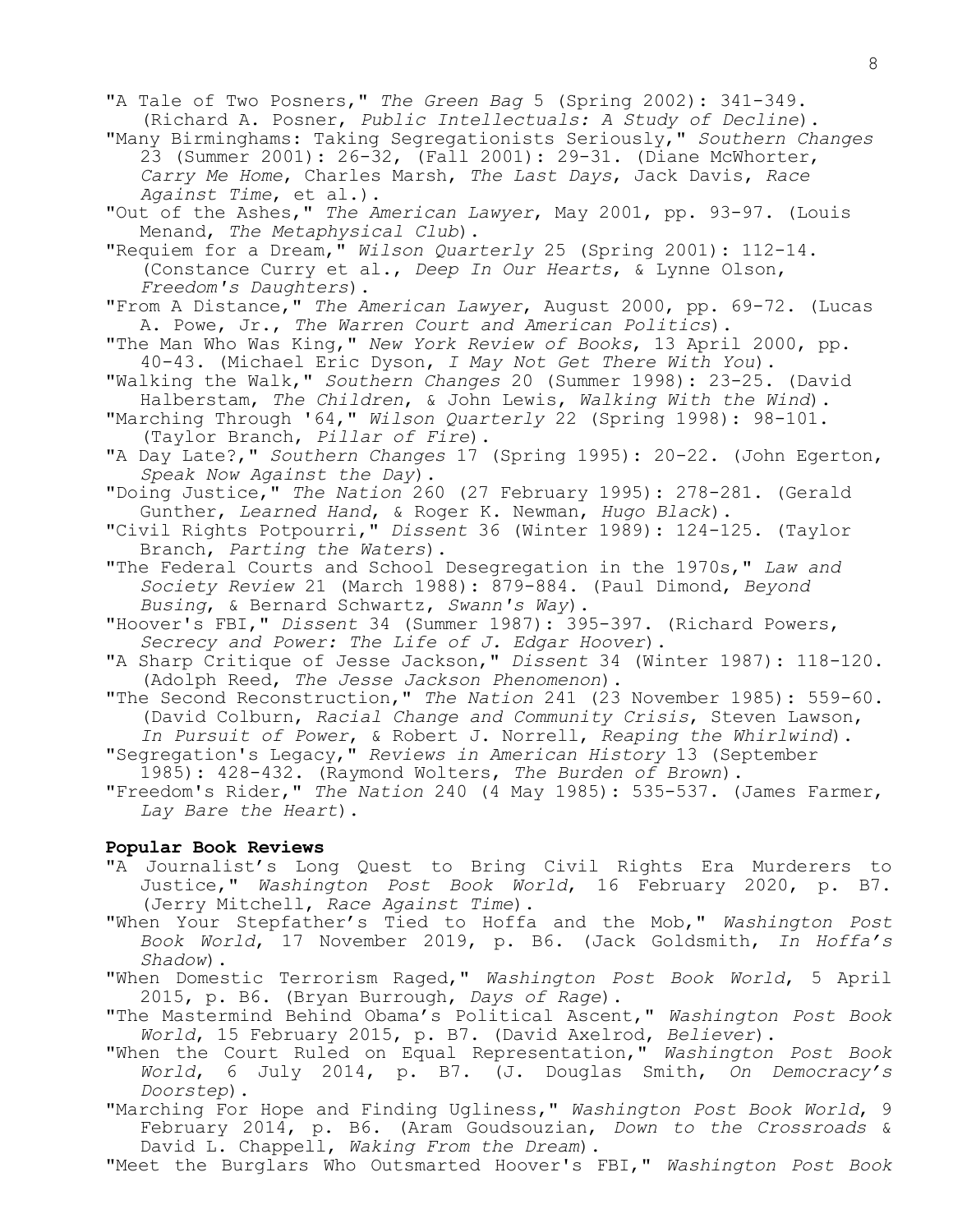*World*, 26 January 2014, p. B1. (Betty Medsger, *The Burglary: The Discovery of J. Edgar Hoover's Secret FBI*).

"The Long March," *New York Times Book Review*, 18 August 2013, p. 17. (William P. Jones, *The March on Washington*).

"How Black Lawyers Crossed the Color Line," *Washington Post Book World*, 9 September 2012, p. B7. (Kenneth W. Mack, *Representing the Race*).

"Obama's Papa Was a Rolling Stone," *Washington Post Book World*, 17 July 2011, pp. B1, B4. (Sally H. Jacobs, *The Other Barack*).

**"**The Original Activist Judge," *Washington Post Book World*, 17 October 2010, pp. B1, B5. (Seth Stern & Stephen Wermiel, *Justice Brennan, Liberal Champion*).

"The Hunter Becomes the Hunted," *Washington Post Book World*, 16 May 2010, p. B7. (Hampton Sides, *Hellhound on His Trail*).

"From Russia, With Love," *Newsweek*, 25 May 2009, p. 84. (Haynes, Klehr & Vassiliev, *Spies: The Rise and Fall of the KGB in America*).

"How American Ghettoes Were Made," *Washington Post Book World*, 15 March 2009, p. B7. (Beryl Satter, *Family Properties: Race, Real Estate, and the Exploitation of Black Urban America*).

"In the Thick of Things Alongside RFK and LBJ," *Los Angeles Times*, 24 October 2008, p. E18. (Nicholas deB. Katzenbach, *Some of It Was Fun: Working With RFK and LBJ*).

"Trial By . . . What?," *Los Angeles Times*, 29 June 2008, p. R8.

(Benjamin Wittes, *Law and the Long War*).

"Measuring His Words," *Los Angeles Times*, 6 April 2008, p. R3. (Jonathan Rieder, *The Word of the Lord is Upon Me*).

"From the Front Line of the Abortion Wars," *Christian Science Monitor*, 26 February 2008, p. 17. (Susan Wicklund, *This Common Secret: My Journey as an Abortion Doctor*).

"Early Warriors in the Fight for Racial Equality," *New York Times*, 4 January 2008, p. E39. (Glenda Gilmore, *Defying Dixie*).

"Too Much Opinion and Hearsay, Too Little Fact," *Los Angeles Times*, 18 September 2007, pp. E1, E10. (Jeffrey Toobin, *The Nine*).

"Open Case on Clarence Thomas," *Los Angeles Times*, 23 April 2007, pp. E1, E8. (Kevin Merida & Michael A. Fletcher, *Supreme Discomfort: The Divided Soul of Clarence Thomas*).

"Breaking Silence and Legal Ground," *Los Angeles Times*, 23 January 2007, pp. E1, E10. (Jan Crawford Greenburg, *Supreme Conflict*).

"The Judiciary: Your Worst Suspicions Confirmed," *Washington Post Book World*, 10 December 2006, p. 5. (Benjamin Wittes, *Confirmation Wars*).

"How the Press Reported on Racism, and How It Didn't," *New York Times*, 22 November 2006, p. E14. (Gene Roberts & Hank Klibanoff, *The Race Beat*).

"A Twist in History," *Washington Post*, 23 August 2006, p. C4. (Garrett Epps, *Democracy Reborn*).

"A Modest Proposal," *Los Angeles Times Book Review*, 25 June 2006, p. R12. (Jeffrey Rosen, *The Most Democratic Branch*).

"The Battles Over Abortion," *Chicago Tribune*, 18 June 2006, p. XIV-4. (Kate Michelman, *With Liberty and Justice For All*, & Cristina Page, *How the Pro-Choice Movement Saved America*).

"Journey's End," *Los Angeles Times Book Review*, 15 January 2006, pp. R4-R5. (Taylor Branch, *At Canaan's Edge*).

"Presumed Guilty," *Washington Post Book World*, 23 October 2005, p. 3. (Nate Blakeslee, *Tulia: Race, Cocaine, and Corruption in a Small Texas Town*).

"A Revealing Look Back at Deep Throat," *Chicago Tribune*, 7 August 2005, pp. XIV-1, 4. (Bob Woodward, *The Secret Man: The Story of Watergate's Deep Throat*).

"All Was Right—and Wrong—With the World," *Los Angeles Times Book*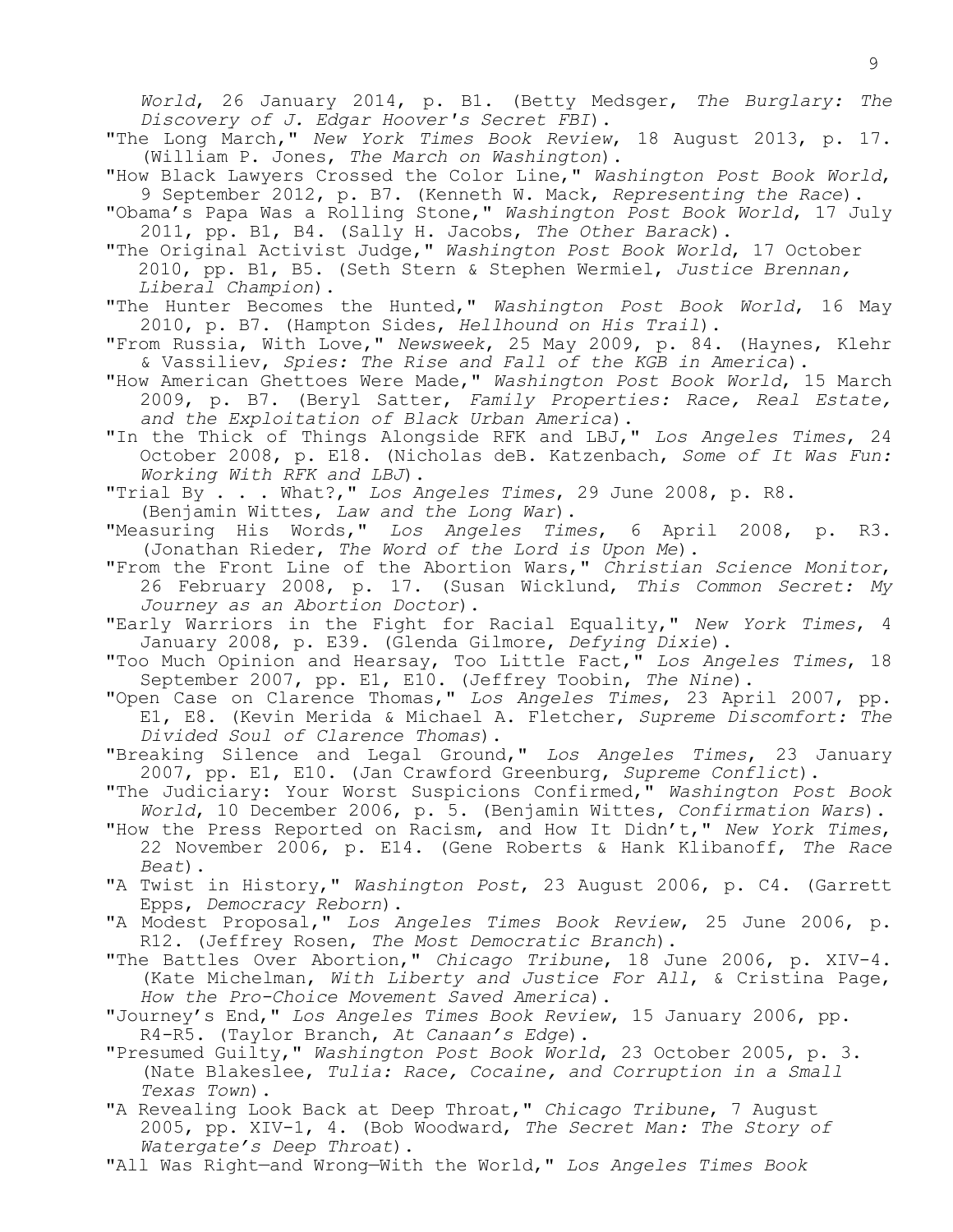*Review*, 10 July 2005, p. R5. (Karl Fleming, *Son of the Rough South*). "Searching for Answers," *Chicago Tribune*, 1 May 2005, pp. XIV-1, 5. (Joseph Lelyveld, *Omaha Blues: A Memory Loop*).

- "Baring Their Souls," *Chicago Tribune*, 3 April 2005, pp. XIV-4-5. (Legs McNeil and Jennifer Osborne, *The Other Hollywood: The Uncensored Oral History of the Porn Film Industry*).
- "A Courtside View of the Highest Judicial Activists in the Land," *Los Angeles Times*, 28 January 2005, p. E30. (Mark Tushnet, *A Court Divided: The Rehnquist Court and the Future of Constitutional Law*).
- "An Awkward Alliance," *Washington Post Book World*, 16 January 2005, p. 4. (Nick Kotz, *Judgment Days: Lyndon Baines Johnson, Martin Luther King, Jr., and the Laws That Changed America*).
- "Two Books Focus on the Struggle for Civil Rights in Mississippi," *Chicago Tribune*, 16 January 2005, p. XIV-4 (Todd Moye, *Let the People Decide*, & Mark Newman, *Divine Agitators*).
- "Let the Truth Get in the Way of a Good Story," *Financial Times*, 29 November 2004, p. 19. (Seth Mnookin, *Hard News*).
- "FBI: The Bad Old Days," *Chicago Tribune*, 24 October 2004, pp. XIV-1, 6. (Richard Gid Powers, *Broken*, & Athan Theoharis, *The FBI and American Democracy*).
- "Images of a Growing Nation, From Census to Census," *New York Times*, 13 October 2004, p. B9. (Sam Roberts, *Who We Are Now*).
- "Once in the Closet, Now in the Courts," *Los Angeles Times Book Review*, 15 August 2004, pp. R1, R3. (George Chauncey, *Why Marriage?*, & Evan Wolfson, *Why Marriage Matters*).
- "Correcting the Record (A Bit) on Violence in the Civil Rights Movement," *Chicago Tribune*, 20 June 2004, p. XIV-4. (Lance Hill, *The Deacons for Defense*).
- "Freedom Came at Cost of Family," *Atlanta Journal-Constitution*, 30 May 2004, pp. K1-K2. (John Blake, *Children of the Movement*).
- "Looking Back at *Brown*," *Chicago Tribune*, 2 May 2004, pp. XIV-1, 4. (Sheryll Cashin, *The Failures of Integration*, Derrick Bell, *Silent Covenants*, & Charles Ogletree, *All Deliberate Speed*).
- "Altared States," *Washington Post Book World*, 18 April 2004, p. 13. (Jonathan Rauch, *Gay Marriage*, & David Moats, *Civil Wars*).
- "How the War Shaped the Man," *Los Angeles Times Book Review*, 22 February 2004, p. 7. (Douglas Brinkley, *Tour of Duty: John Kerry and the Vietnam War*).
- "Keeping the Faith," *Washington Post Book World*, 15 February 2004, pp. 3-4. (David Chappell, *A Stone of Hope*).
- "Recommended Reading: A Selection of Books About the Civil Rights Movement," *Chicago Tribune Book Review*, 1 February 2004, p. 1.
- "A Revolutionary in the Spotlight and in Exile," *Los Angeles Times*, 25 January 2004, p. 6. (Stokely Carmichael, *Ready for Revolution*).
- "Reigniting a Cold Case," *Los Angeles Times Book Review*, 5 October 2003, pp. 3-4. (Steve Oney, *And the Dead Shall Rise: The Murder of Mary Phagan and the Lynching of Leo Frank*).
- "Assessing Mixed Victories Over Abortion Rights," *New York Times*, 25 August 2003, p. B6. (William Saletan, *Bearing Right*).
- "Substance Over Sex in Kennedy Biography," *New York Times*, 28 May 2003, pp. E1, E7. (Robert Dallek, *An Unfinished Life*).
- "A Supreme Court Justice's Uneven Volume of Views," *Chicago Tribune*, 27 April 2003, pp. XIV-1, 4. (Sandra Day O'Connor, *The Majesty of the Law*).
- "In the Bloody Hands of Hatred," *Los Angeles Times Book Review*, 13 April 2003, pp. 12-13. (Christopher Waldrep, *The Many Faces of Judge Lynch*, Philip Dray, *At the Hands of Persons Unknown*, & three other lynching books).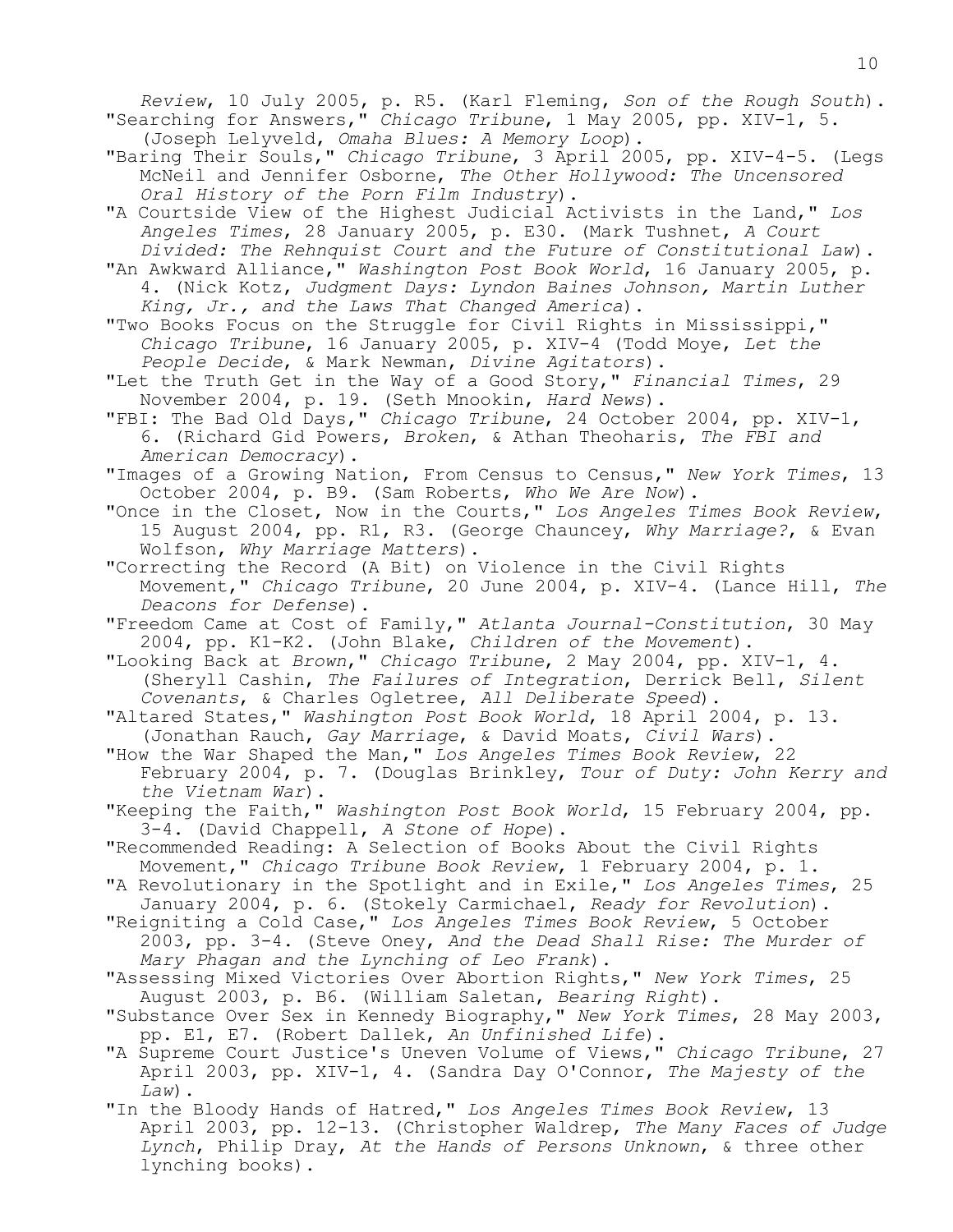"Visions of Vice and Virtue Rule a Nation's Heart," *New York Times*, 9 April 2003, p. E7. (James A. Morone, *Hellfire Nation: The Politics of Sin in American History*).

"Georgia Redistricting Has a Contentious and Complicated History," *Atlanta Journal-Constitution*, 30 March 2003, p. C8. (Laughlin McDonald, *A Voting Rights Odyssey: Black Enfranchisement in Georgia*).

"Oreo Nation," *Washington Monthly* 35 (March 2003): 58-59. (Randall Kennedy, *Interracial Intimacies*).

"Mao Mix," *Village Voice*, 9 July 2002, p. 50. (Max Elbaum, *Revolution in the Air: Sixties Radicals Turn to Lenin, Mao and Che*).

"Listening to Lyndon," *Washington Monthly* 34 (March 2002): 48-51. (Michael Beschloss, *Reaching for Glory*).

"How the Dream Unfolded," *Los Angeles Times Book Review*, 20 January 2002, p. 9. (Marshall Frady, *Martin Luther King, Jr.*).

"Math Sheik," *Washington Monthly* 33 (April 2001): 57-58. (Robert P. Moses & Charles E. Cobb, Jr., *Radical Equations: Math Literacy and Civil Rights*).

"Goodnight Vietnam," *Washington Monthly* 31 (December 1999): 50-52. (Frank Snepp, *Irreparable Harm*).

"Affirmative Reaction," *Washington Monthly* 31 (October 1999): 52-54. (William J. Wilson, *The Bridge Over the Racial Divide*).

"Slamming the Closet Door," *New York Times Book Review*, 30 May 1999, p. 13. (Dudley Clendinen & Adam Nagourney, *Out for Good: The Struggle to Build a Gay Rights Movement in America*).

"The Hidden Wound," *Washington Monthly* 31 (March 1999): 46-48. (Paul M. Barrett, *The Good Black: A True Story of Race in America*).

"The Symbolic Justice," *Washington Monthly* 30 (November 1998): 42-44. (Juan Williams, *Thurgood Marshall: American Revolutionary*).

"Dissenting Opinion," *New York Times Book Review*, 19 April 1998, pp. 26-27. (Edward Lazarus, *Closed Chambers*).

"All Over But the Legislating," *New York Times Book Review*, 25 January 1998, pp. 14-16. (James Risen & Judy L. Thomas, *Wrath of Angels*, Cynthia Gorney, *Articles of Faith*, and Rickie Solinger, ed., *Abortion Wars*).

"LBJ's Recordings Make Sleepy Bedfellows," *Newsday*, 11 December 1997, pp. B2-B3, B8. (Michael R. Beschloss, ed., *Taking Charge*).

"Save These Books--George McMillan, *The Making of an Assassin*," *Salon Magazine*, 4 December 1997.

"Double Dirt," *Newsday*, 17 November 1997, p. B3. (Seymour M. Hersh, *The Dark Side of Camelot*).

"The Boycott That Made A Rights Hero," *Philadelphia Inquirer*, 23 February 1997, pp. Q1, Q8. (Clayborne Carson et al., *The Papers of Martin Luther King, Jr., Vol. 3: Birth of A New Age*).

"Elijah Muhammad vs. Malcolm X," *Newsday*, 23 February 1997, pp. G13-

14. (Claude Andrew Clegg III, *An Original Man*).

"Color Blind--Or Not?," *Newsday*, 8 December 1996, pp. C35-C36.

(Christopher Edley, Jr., *Not All Black and White*).

"Bork's Angry Itinerary of American Gomorrah," *Newsday*, 7 November 1996, p. B6. (Robert H. Bork, *Slouching Towards Gomorrah*).

"To Be Young, Gifted and Black," *Washington Post Book World*, 3 November 1996, p. 4. (Andrew Young, *An Easy Burden*).

"With A Friend Like This, She Needs No Enemies," *Newsday*, 17 October 1996, p. B6. (David Brock, *The Seduction of Hillary Rodham*).

"Wages of Despair," *Washington Post Book World*, 25 August 1996, p. 4. (William J. Wilson, *When Work Disappears*).

"A Perpetual Outsider," *Newsday*, 28 July 1996, p. C32. (Marshall Frady, *Jesse: The Life and Pilgrimage of Jesse Jackson*).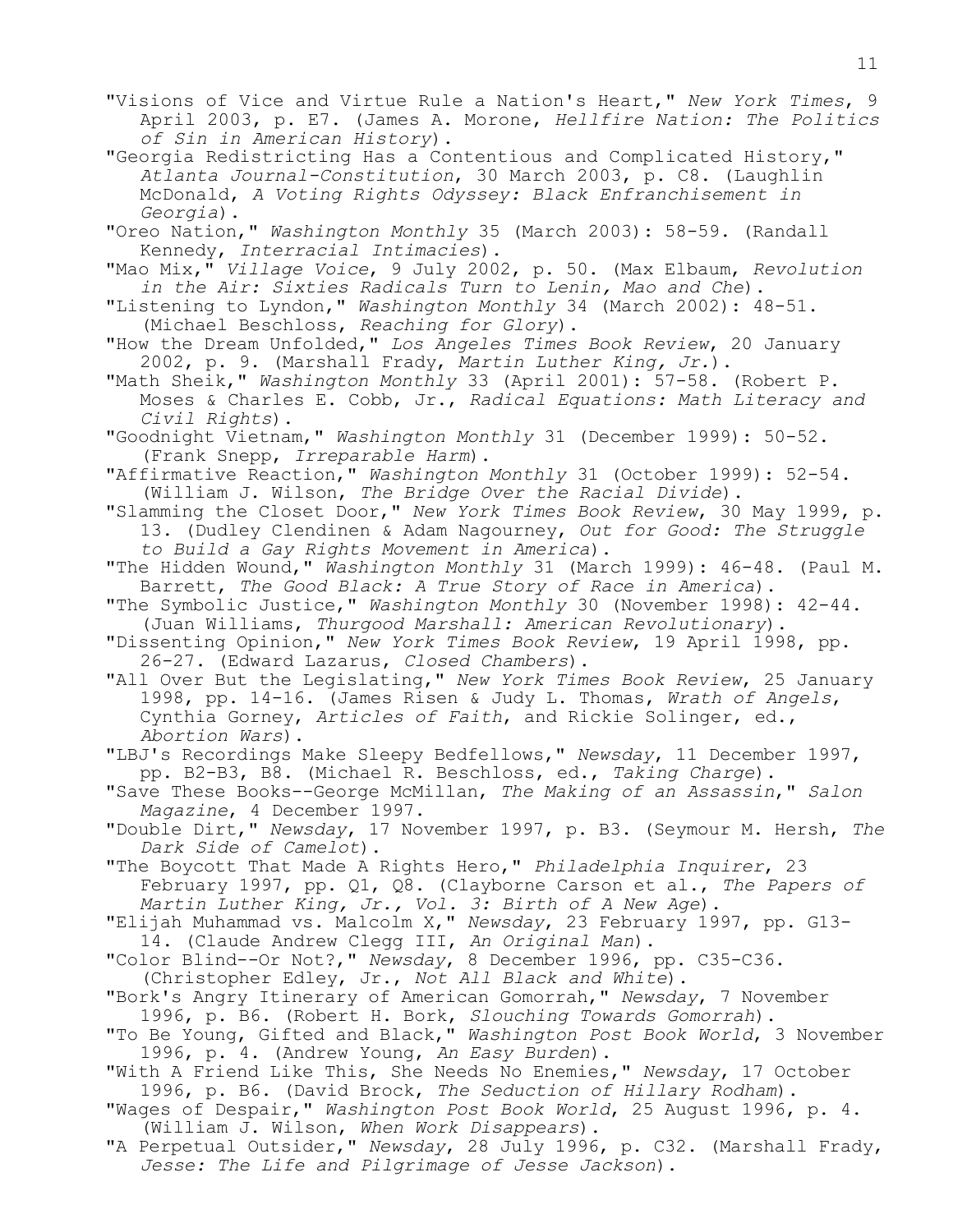"Suiting Up for the Race," *Washington Post Book World*, 30 June 1996, pp. 1, 9. (Bob Woodward, *The Choice*). "Blood Sport Goes for the Clintons' Jugulars," *Newsday*, 21 March 1996, p. B6. (James B. Stewart, *Blood Sport*). "Journey Into Bitterness," *Newsday*, 4 February 1996, pp. 38-40. (Anthony Walton, *Mississippi: An American Journey*). "On the Road to the White House," *Newsday*, 17 September 1995, pp. 33- 35. (Colin Powell, *My American Journey*). "The Center Folds," *Newsday*, 13 August 1995, pp. 32, 34. (James F. Simon, *The Center Holds*). "Crime and Punishment," *New York Times Book Review*, 23 April 1995, p. 33. (Wendy Kaminer, *It's All the Rage: Crime and Culture*). "American Communists in the Kremlin's Pocket," *Newsday*, 20 April 1995, p. B8. (Klehr et al., *The Secret World of American Communism*). "The School of Hard Knocks," *Newsday*, 9 October 1994, pp. 38-40. (James Traub, *City on a Hill*). "A Long Road to Freedom," *Newsday*, 15 May 1994, pp. 34, 36. (Jack Greenberg, *Crusaders in the Courts*, & John Dittmer, *Local People*). "Making Her Case," *Washington Post Book World*, 27 March 1994, pp. 3, 6. (Lani Guinier, *The Tyranny of the Majority*). "How Anita Hill's Charges Became Political Grist," *Newsday*, 4 May 1993, p. 58. (David Brock, *The Real Anita Hill*). "She Put the `v.' in *Roe* v. *Wade*," *New York Times Book Review*, 27 September 1992, p. 20. (Sarah Weddington, *A Question of Choice*). "The Rise and Fall of Adam Clayton Powell," *Boston Globe*, 3 November 1991, pp. 91, 94. (Charles V. Hamilton, *Adam Clayton Powell, Jr.*). "What Hoover Knew," *Newsday*, 8 September 1991, pp. 41-42. (Curt Gentry, *J. Edgar Hoover*, & Athan Theoharis, *From the Secret Files of J. Edgar Hoover*). "Is There A Correct Way To Be Black?," *New York Times Book Review*, 1 September 1991, pp. 1, 16-17. (Stephen L. Carter, *Reflections of An Affirmative Action Baby*). "Freedom Road: The Pathfinders," *Los Angeles Times Book Review*, 17 March 1991, pp. 2, 8. (Fred Powledge, *Free At Last?*) (Reprinted in *Rights* 37 [July-August 1991]: 4-5). "When Black America Moved North," *Newsday*, 3 March 1991, pp. 21, 24. (Nicholas Lemann, *The Promised Land*). "Challenging the Critics of JFK's New Frontier," *Boston Globe*, 20 January 1991, pp. A42-43. (Irving Bernstein, *Promises Kept*). "Rowan Breaks No Barriers in Cheap-Shooting Memoir," *Atlanta Journal-Constitution*, 6 January 1991, p. N-9. (Carl T. Rowan, *Breaking Barriers: A Memoir*). "An Excuse Became A Hoax and Kept Growing," *New York Times*, 26 September 1990, p. C15. (Robert D. McFadden et al., *Outrage: The Story Behind the Tawana Brawley Hoax*). "New York City: Can It Work Again?," *Washington Post Book World*, 23 September 1990, p. 7. (Jim Sleeper, *The Closest of Strangers*). "Uncle Sam vs. Jim Crow," *Washington Post Book World*, 20 May 1990, p. 9. (Hugh Davis Graham, *The Civil Rights Era*). "A Teacher Who Made A Difference," *Washington Post Book World*, 6 May 1990, pp. 1, 14. (Samuel Freedman, *Small Victories*). "A Victory Half Won," *New York Times Book Review*, 17 December 1989, p. 28. (Robert Weisbrot, *Freedom Bound*). "Whitney Young and the Politics of Moderation," *Washington Post Book World*, 17 December 1989, p. 5. (Nancy Weiss, *Whitney M. Young, Jr.*)

"Climbing to the Mountaintop With Martin Luther King," *Boston Globe*, 15 October 1989, pp. B93-95. (Ralph Abernathy, *And the Walls Came Tumbling Down*).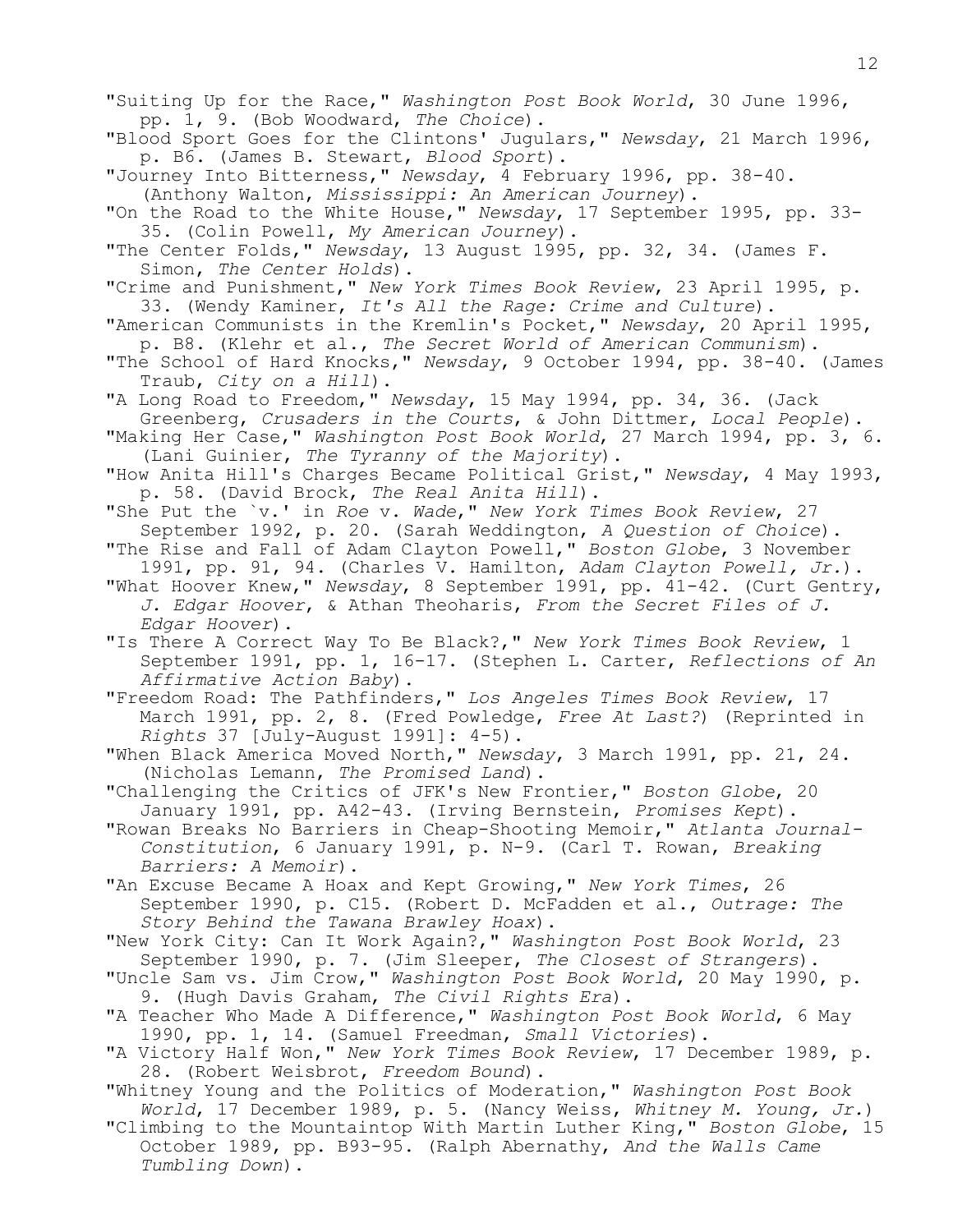"The Outer Limits of American Politics," *Washington Post Book World*, 30 July 1989, p. 7. (Dennis King, *Lyndon LaRouche and the New American Fascism*; Kevin Flynn & Gary Gerhart, *The Silent Brotherhood*).

"Racial Questions: Where Has All the Fury Gone?," *New York Times Book Review*, 9 July 1989, pp. 3, 23. (Bob Blauner, *Black Lives, White Lives*).

"Twenty Years After the Kerner Report," *Boston Globe*, 18 December 1988, pp. B17-18. (Fred Harris & Roger Wilkins, eds., *Quiet Riots: Race and Poverty in the United States*).

"John F. Kennedy and the Mythology of Camelot," *Washington Post Book World*, 20 November 1988, pp. 1, 10. (Innumerable Kennedy books).

"Tom Hayden, Born-Again Middle American," *Washington Post Book World*, 22 May 1988, p. 4. (Tom Hayden, *Reunion: A Memoir*).

"American Authors in the FBI's Library," *Boston Globe*, 3 April 1988, pp. A16-18. (Herbert Mitgang, *Dangerous Dossiers*).

"Trapped on the Treadmill of Poverty," *Washington Post Book World*, 15 November 1987, pp. 1, 9. (William J. Wilson, *The Truly Disadvantaged*).

"The Limits of Political Power," *Washington Post Book World*, 31 May 1987, pp. 1, 13. (Margaret Edds, *Free At Last*).

"A Contrary View on Integrationism," *Boston Globe*, 31 May 1987, pp. B14-16. (Harold Cruse, *Plural But Equal*).

"Farm Workers' Struggle," *The Progressive* 50 (February 1986): 42-43. (J. Craig Jenkins, *The Politics of Insurgency*).

"Activist's Warts," *The Progressive* 49 (July 1985): 42-43. (Richard Cummings, *The Pied Piper: Allard K. Lowenstein and the Liberal Dream*).

# **Newspaper Essays**

"Justice Alito's Originalist Triumph," *Wall Street Journal*, 5 May 2022, p. A17.

"Abortion Providers, This Is Your Chance to Make History Again," *Houston Chronicle*, 5 September 2021.

"Has *Roe v. Wade* Met Its Match?," *Wall Street Journal*, 30 July 2021, p. A15.

"'Multiple Levels of Hearsay Upon Hearsay,'" *Wall Street Journal*, 16 December 2019, p. A19.

"Enhancing the Historical Record Is Scholars' Foremost Task, No Matter Where It May Lead," *Atlanta Journal-Constitution*, 7 June 2019, p. A18.

"Democrats and FBI Abuses," *Wall Street Journal*, 6 February 2018, p. A19.

"When Martin Luther King Came Out Against Vietnam," *New York Times*, 4 April 2017, p. A27.

"The Intel Chiefs Did to Trump What Hoover Did to MLK," *Washington Post*, 18 January 2017 (& *Chicago Tribune*, 23 January 2017).

 "Ruling Out Senility on the Bench," *Los Angeles Times*, 2 February 2016, p. A11 (& *Chicago Tribune*, 4 February 2016, p. 19).

 "Unfinished Business: Revisiting Civil Rights 'Cold Cases,'" *Los Angeles Times*, 8 July 2007, pp. M1, M9.

 "A 42-Year Rush to Justice [in 1965 Alabama Slaying]," *Los Angeles Times*, 13 May 2007, pp. M4-M5.

 "Don't Assume the Worst [About Abortion Ruling]," *New York Times*, 21 April 2007, p. A15.

 "The Klan is Not Rising Again," *Los Angeles Times*, 27 February 2007, p. A15.

 "Selling King's--And Our--Legacy," *Los Angeles Times*, 30 June 2006, p. B13.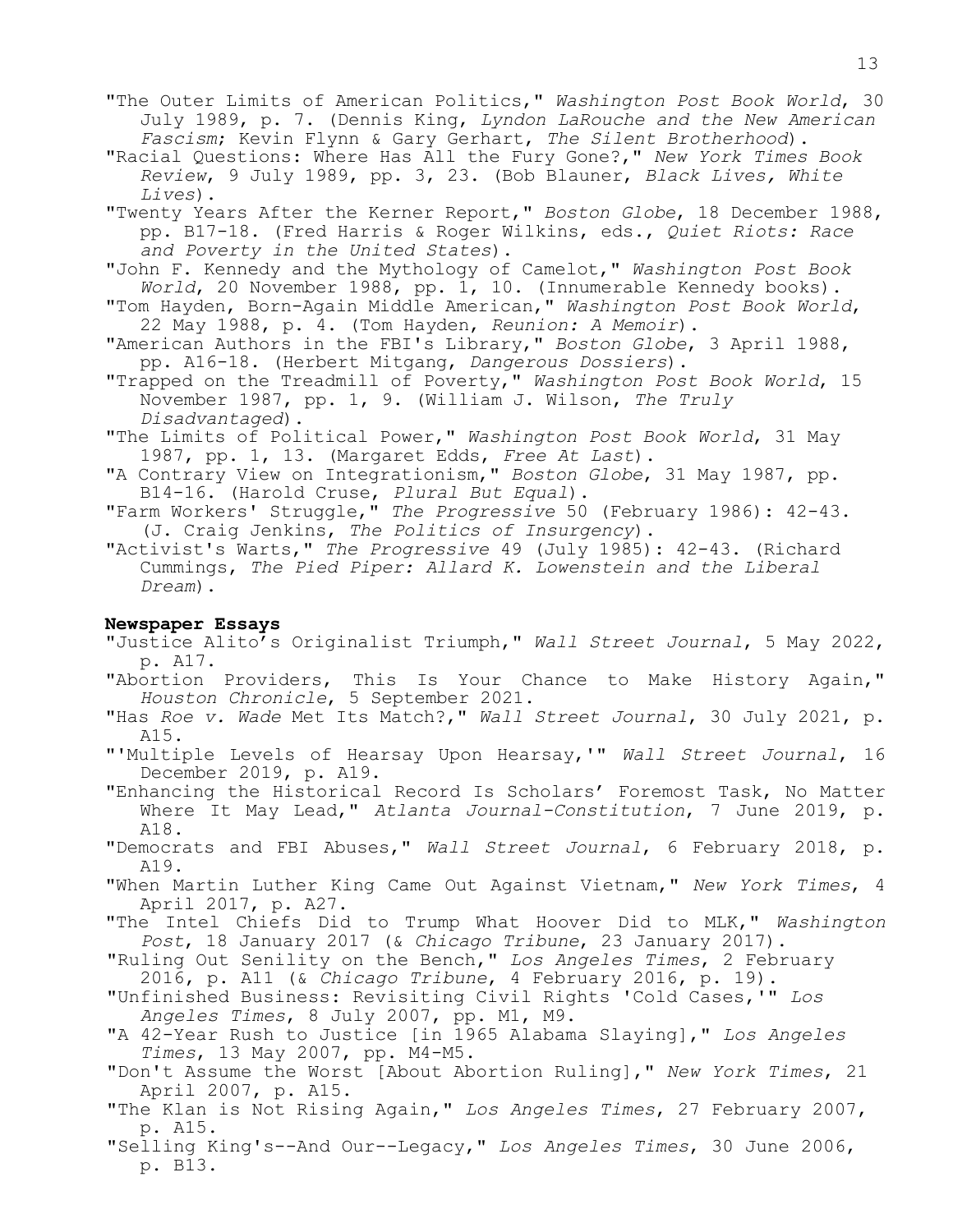"The Other Woman in King's Life," *Los Angeles Times*, 5 February 2006, pp. M1-M2. "King Forged a Legacy in Pushing Her Husband's," *Christian Science Monitor*, 1 February 2006, p. 2. "Why the Democrats Will Not Go Into Battle Over Alito," *Financial Times*, 2 November 2005, p. 21. "History Almost Passed Her [Rosa Parks] By," *Los Angeles Times*, 27 October 2005, p. B13. "Rosa Parks: Modest Hero, Civil Rights Icon," *Christian Science Monitor*, 26 October 2005, pp. 2-3. "Harriet Miers: She's No John Roberts," *The American Prospect*, 4 October 2005. "The Big Struggle Over the Supreme Court Lies Ahead," *Financial Times*, 21 July 2005, p. 17. "When [Supreme] Court Clerks Rule," *Los Angeles Times*, 29 May 2005, p. M5. "Pro-Choice Groups Giving Up Too Much?," *Christian Science Monitor*, 23 February 2005, p. 9. "Kerry's Fatal Error: Edwards," *Chicago Tribune*, 7 November 2004, p.  $II-9$ . "America Should Scrap Its Electoral College," *Financial Times*, 29 October 2004, p. 17. "Judicial Setbacks for Bush, Delicately Delivered," *Financial Times*, 2 July 2004, p. 21. "How the *Brown* Ruling Led the Way," *Financial Times*, 17 May 2004, p. 17. "First Blacks, Now Gays, Gain Rights," *Newsday*, 21 November 2003, pp. A41-A42. "Betraying the March [on Washington]," *Christian Science Monitor*, 28 August 2003, p. 9. "Sodomy Case Has Far-Reaching Significance," *Chicago Tribune*, 27 June 2003, p. 27. "Lessons From Affirmative Action's Past," *Los Angeles Times*, 31 March 2003, p. B11. "Roe v. Wade Still Safe at 30," *Chicago Tribune*, 21 January 2003, p. 15. "The Dream and Beyond: Embrace All of King's Wisdom, Including His Anti-Militarism," *Los Angeles Times*, 20 January 2003, p. B13. "Lotta Racism is Getting Overlooked," *Chicago Tribune*, 22 December 2002, p. II-11. "Ruining the House," *New York Times*, 13 November 2002, p. A33. "How Much Weight Can Race Carry?," *New York Times*, 19 May 2002, p. IV 4. "Another Lesson From World War II Internments," *New York Times*, 23 September 2001, p. IV-6. "The Path to Diversity? Different Differences," *New York Times*, 2 September 2001, p. IV-4. "A Reliably Assertive Supreme Court," *Christian Science Monitor*, 2 July 2001, p. 9. "Ellis Broke Golden Rule of Teaching," *Boston Globe*, 20 June 2001, p. A13. "Now, Another Pill Promises a Revolution," *New York Times*, 1 October 2000, p. IV-3. "Rocker Supporters Cheer Symbol of Their Own Racial, Ethnic Biases," *Atlanta Journal-Constitution*, 7 June 2000, p. A19. "Echoes of a Klan Killing," *Newsweek*, 29 May 2000, p. 32. "Race Reform Group's History in Two Parts," *Atlanta Journal-Constitution*, 30 April 2000, pp. F1, F4.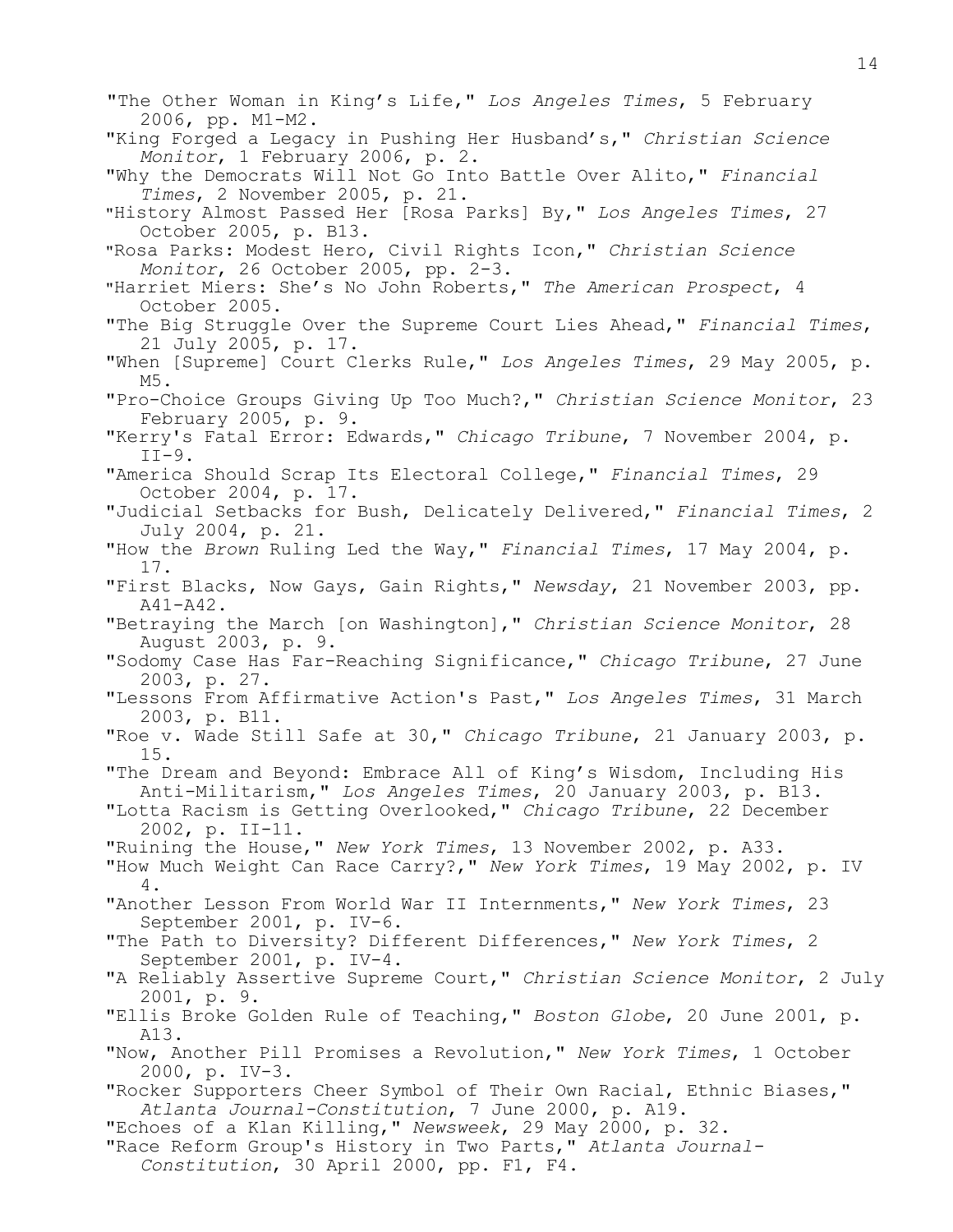"Federalism Center Stage As Justices Reconvene," *Atlanta Journal Constitution*, 3 October 1999, pp. C1, C2. "Mississippi's Spy Secrets," *Newsweek*, 30 March 1998, p. 15. "New `Leads' in King Case Invariably Go Nowhere," *Atlanta Journal Constitution*, 29 March 1998, pp. C1-C2. "Abortion and the Future," *Chicago Tribune*, 21 January 1998, p. 13; *Newsday*, 20 January 1998, p. A31. "The Reach of *Roe*," *Washington Post*, 18 January 1998, pp. C1, C6. "The Oregon [Right-to-Die] Trail," *New York Times*, 6 November 1997, p. A27. "A New View of Death," *The Oregonian*, 6 November 1997, p. D11. "[William J.] Brennan Helped Shape U.S. Justice," *Atlanta Journal-Constitution*, 27 July 1997, p. F1. "Back to Birmingham," *Newsweek*, 21 July 1997, p. 37. "Letting the Public Decide About Assisted Suicide," *New York Times*, 29 June 1997, p. IV-4. "Two Death Penalty Cases, One Dilemma," *New York Times*, 17 June 1997, p. A15. "The New Politics of Abortion: When 'Compromise' Means Caving In," *Washington Post*, 1 June 1997, p. C3. "A Shrinking [King] Legacy," *Atlanta Journal-Constitution*, 4 April 1997, p. A23. "The Assassin's Name is James Earl Ray," *New York Times*, 2 April 1997, p. A21. "Pointing Toward a [King] Plot," *Newsweek*, 17 February 1997, p. 55. "The Marketing of Martin [Luther King, Jr.]," *Chicago Tribune*, 20 January 1997, p. A15, and *Washington Post*, 28 January 1997, p. A13. "Marshall, Hoover and the NAACP," *Newsweek*, 16 December 1996, p. 37. "Don't Mourn for Dole," *Washington Post*, 10 November 1996, p. C7. "The Perils of Congress Imposing Its [Anti-Abortion] Medical Ideas," *Philadelphia Inquirer*, 25 September 1996, p. A23, and *Chicago Tribune*, 25 September 1996, p. I-13. "No Place for Perot in the Debates," *Washington Post*, 16 September 1996, p. A19. "A Touch of Class," *Washington Post*, 11 September 1996, p. A23. "The Justices' Life-or-Death Choices," *New York Times*, 7 April 1996, p.  $IV-6$ . "On Race, It's [Clarence] Thomas v. an Old Ideal," *New York Times*, 2 July 1995, pp. IV-1, IV-5. "A Deadly, Dying [Anti-Abortion] Fringe," *New York Times*, 6 January 1995, p. A27. "Blackmun's Journey Toward Feminism," *Boston Globe*, 10 April 1994, pp. 69, 72, and *Newsday*, 10 April 1994, pp. A38-A39. "History Lesson for the Judge: What Clinton's Supreme Court Nominee Doesn't Know About *Roe*," *Washington Post*, 20 June 1993, p. C3. "Malcolm X Under the BOSS' Prying Eyes," *Newsday*, 10 June 1993, pp. 103-104. "There's Nothing to Fear in Those [Thurgood Marshall] Papers," *Washington Post*, 27 May 1993, p. A25. "A Dream Deferred?" *Boston Globe*, 4 April 1993, pp. 69, 71; *Newsday*, 4 April 1993, pp. 10-11. "Does Anyone Care Who Killed Malcolm X?" *New York Times*, 21 February 1993, p. IV-17. "How King Borrowed: Reading the Truth Between Sermons and Footnotes," *Washington Post*, 18 November 1990, pp. Cl, C5. "Can the Underclass Reach Middle Class?," *Newsday*, 9 May 1990, p. 67. "A Law Defining 'Fair Use' of Unpublished Sources Is Essential to the Future of American Scholarship." *Chronicle of Higher Education*, 18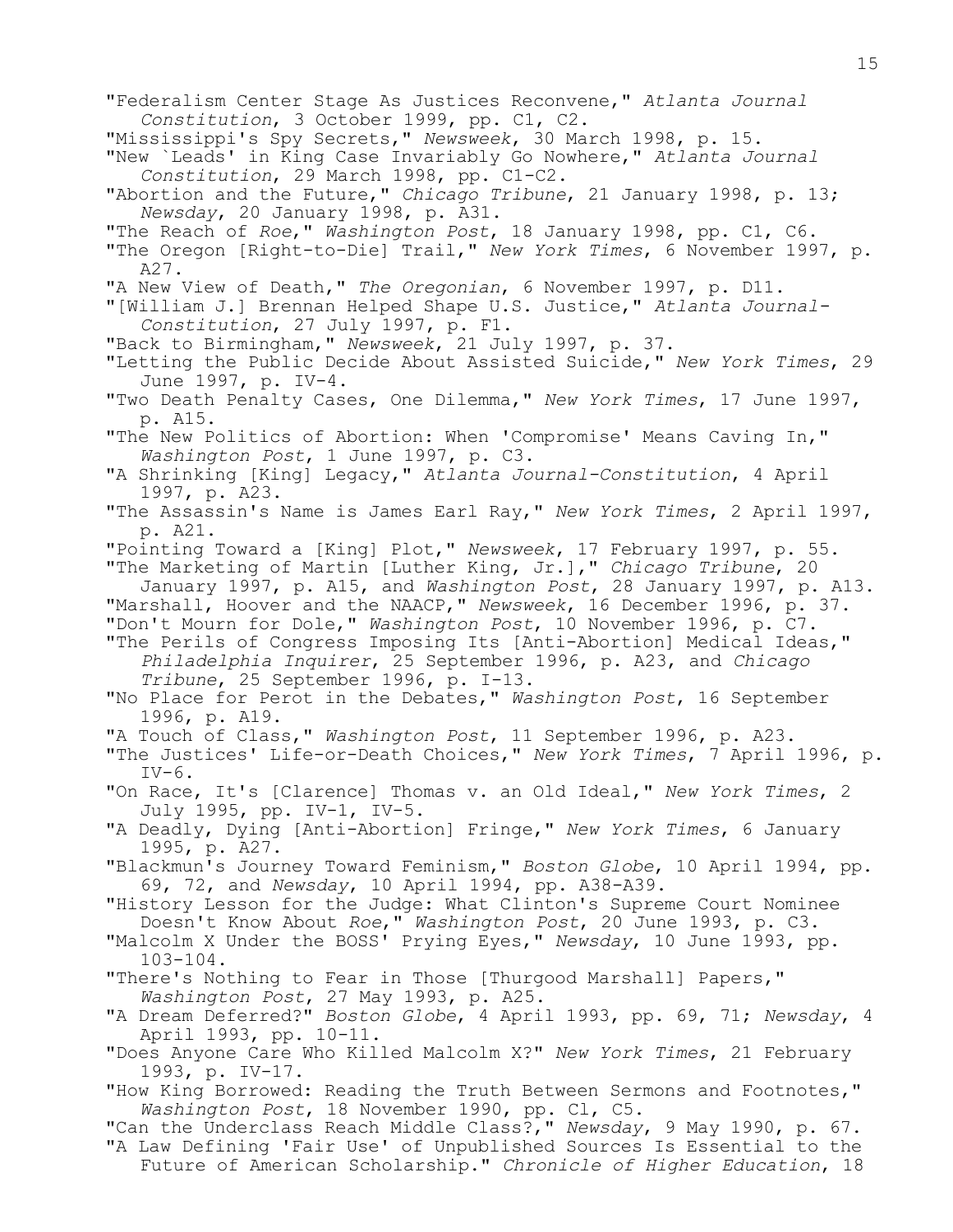April 1990, p. A48. (Reprinted in *Sci-Tech Information* 6 [June 1990]: 1, 16-17). "Mandela, For All Seasons," *Newsday*, 5 March 1990, pp. 38, 40. "The Misguided Sanitizing of King's Image," *Atlanta Journal-Constitution*, 22 October 1989, pp. H1-H2; *The Oregonian*, 22 October 1989, pp. K1, K7. "Martin Luther King, Jr.: The Making of an Orator," *Washington Post Book World*, 15 January 1989, pp. 1, 4. "King Wouldn't Have Approved," *Newsday*, 18 January 1988, pp. 44, 46. "King's Economic Justice Goals Remain Unfulfilled," *Atlanta Journal-Constitution*, 17 January 1988, pp. C1, C8; *The Oregonian*, 17 January 1988, pp. B1, B7. "Helms vs. King: Are the Smears Only Ignorant?," *Charlotte Observer*, 16 October 1983, p. D3. "Hoover's Revenge?," *North Carolina Independent*, 16-29 September 1983, p. 22. "King's Long Struggle: A Quest For Justice," *USA Today*, 15 August 1983, p. A10.

## **Comments & Profiles**

"*The Spectator*'s Books of the Year 2020," December 2020, p. 49. "When King Met Graham," *The Economist*, 17 March 2018, p. 18. "Martin Luther King, Jr.," "Coretta Scott King," "Medgar Evers," "Myrlie Evers-Williams," "Claudette Colvin," "Rosa Parks," "I Have a Dream Speech," "Sixteenth Street Baptist Church," "Linda Brown", "Little Rock Nine," "Emmett Till," "Elizabeth Eckford," "Ruby Bridges," "Viola Desmond," "Greensboro Four," "Freedom Summer," "Chicago Defender," "Huey P. Newton," "Bobby Seale," "Million Man March, "Friendship Nine," "National Civil Rights Museum," & "HBCUs," in *World Book Encyclopedia* (Chicago: World Book, 2016-). "Cambridge Historians on the Obama Presidency," *Cambridge Undergraduate History Journal* 1 (Spring 2010): 5-10. (With Michael O'Brien et al.) "The Unexpected Disappointment," *Time*, 10 November 2008, p. 47. **"**Can McCain, Obama Turn High Court? Abortion," *Legal Times*, 13 October 2008. (Symposium with Neal Devins et al.) "Stasis in the Abortion Debate is an Opportunity," *Conscience*, Spring 2004, pp. 22-23. "Bush League, or Bus League?," *Creative Loafing* (Atlanta), 22-28 January 2004, p. 23. "Foreword to the Second Edition," for Charles D. Lowery & John F. Marszalek, eds., *The Greenwood Encyclopedia of African American Civil Rights* (Westport, CT: Greenwood Press, 2003), pp. ix-x. "Sodomy and the Supremes," *The Advocate*, 4 March 2003, pp. 52-53. "The ABA and African-Americans," *American Lawyer's L Magazine*, April 2002, p. 30. "Why the Right-to-Life Movement Faces a Difficult Future," *Newsweek*/MSNBC, 30 June 2000. "Introduction" for *Champions of the Cause: Profiles in Courage from the Civil Rights Movement* [1999 Calendar] (Washington, D.C.: Library of Congress, 1998). "[James Earl Ray,] Triumphant in Death," *Salon Magazine*, 28 April 1998. (Reprinted in Noah Berlatsky, ed., *Perspectives on Modern World History: The Martin Luther King Assassination* (Farmington Hills, MI: Greenhaven Press, 2011), pp. 84-90. "Introduction" to Alex Poinsett, *Walking With Presidents: Louis E. Martin and the Rise of Black Political Power* (Lanham, MD: Madison Books, 1997), pp. xiii-xvi.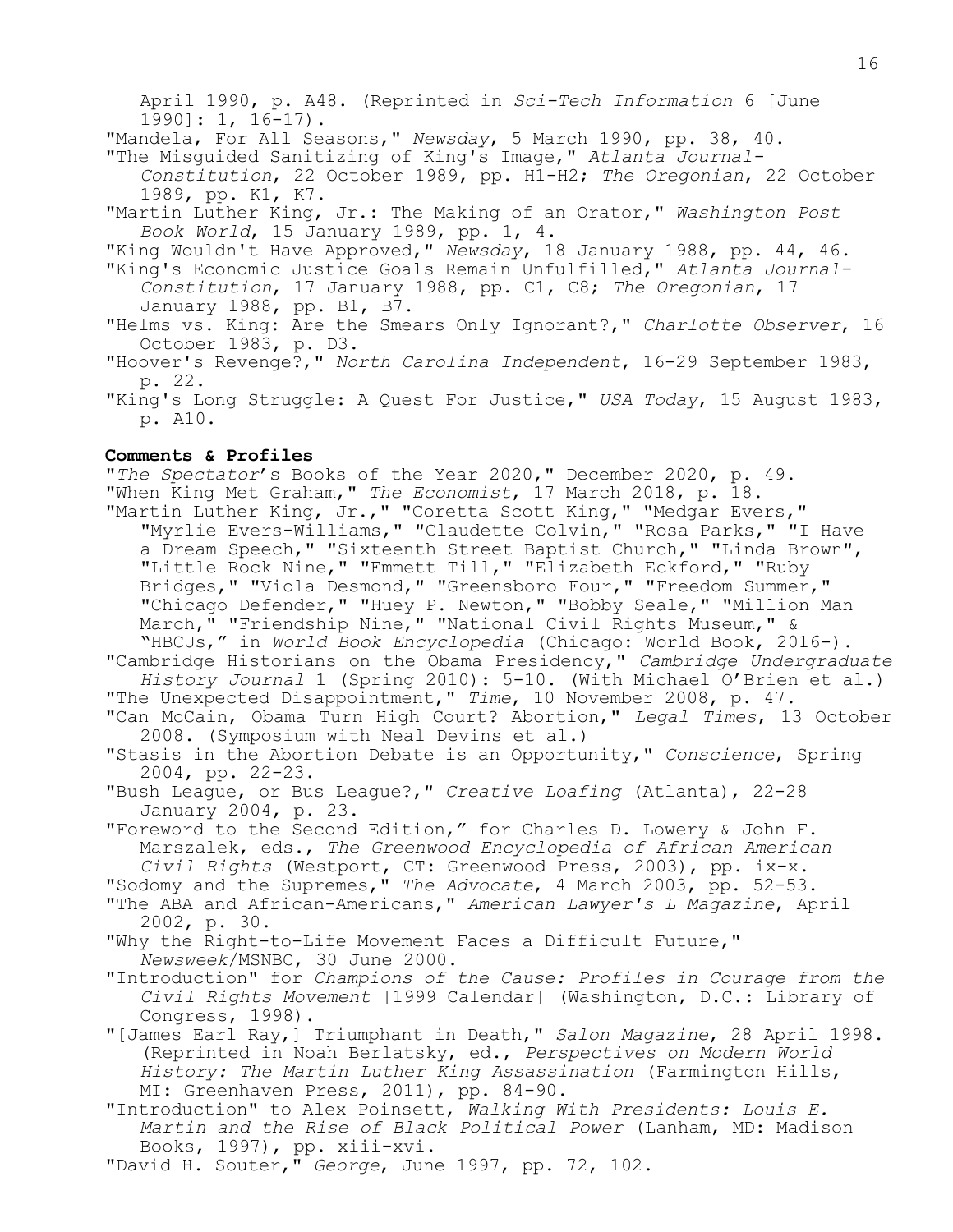- "The High Court Assumes a Conservatively Lower Profile," *The Washington Spectator* 22 (15 October 1996): 1-3. (Reprinted in *The National Times* 6 [February 1997]: 46-48.)
- "The Legacy of Martin Luther King, Jr.," and "The Southern Christian Leadership Conference," in Jack Salzman et al., eds., *Encyclopedia of African-American Culture and History* (New York: Macmillan, 1996), pp. 1545-47 & 2535-36.

"Provocative Professor: The *Newsday* Interview with Lani Guinier," *Newsday*, 21 June 1993, pp. 37-39.

"Jo Ann Gibson Robinson," in Darlene Clark Hine, ed., *Black Women in America* (New York: Carlson Publishing, 1993), pp. 988-989.

"Foreword," for Charles D. Lowery & John F. Marszalek, eds., *Encyclopedia of African-American Civil Rights* (Westport, CT: Greenwood Press, 1992), pp. ix-x.

"The Protest Movement," in Leon Friedman and William F. Levantrosser, eds., *Watergate and Afterward: The Legacy of Richard M. Nixon* (Westport, CT: Greenwood Press, 1992), pp. 142-44.

"A Tribute to Martin Luther King, Jr.," in Jeannine Swift, ed., *Dream and Reality: The Modern Black Struggle for Freedom and Equality* (Westport, CT: Greenwood Press, 1991), pp. 13-17.

"Who Are the Childs Brothers?" *American Heritage* 41 (December 1990): 56-57.

"Federal Enforcement of Civil Rights," "Martin Luther King, Jr.," and "The Selma March," in William Ferris & Charles R. Wilson, eds., *Encyclopedia of Southern Culture* (Chapel Hill: University of North Carolina Press, 1989), pp. 216-17, 223, 1476-1477.

"Preface" for Joan T. Beifuss, *At the River I Stand: Memphis, the 1968 Strike, and Martin Luther King* (New York: Carlson Publishing, 1989), pp. 5-6. (Vol. 12 of *King and the Movement*).

"Preface" for Aimee I. Horton, *The Highlander Folk School* (New York: Carlson Publishing, 1989), pp. ix-x. (Vol. 13 of *King and the Movement*).

"Preface" for Irwin Klibaner, *Conscience of A Troubled South: The Southern Conference Educational Fund, 1946-1966* (New York: Carlson Publishing, 1989), pp. xi-xii. (Vol. 14 of *King and the Movement*).

"Preface" for James H. Laue, *Direct Action and Desegregation* (New York: Carlson Publishing, 1989), pp. xiii-xiv. (Vol. 15 of *King and the Movement*).

"Preface" for Martin Oppenheimer, *The Sit-In Movement of 1960* (New York: Carlson Publishing, 1989), pp. xi-xii. (Vol. 16 of *King and the Movement*).

"Preface" for Emily Stoper, *The Student Nonviolent Coordinating Committee* (New York: Carlson Publishing, 1989), pp. ix-x. (Vol. 17 of *King and the Movement*).

"Preface" for Ira G. Zepp, Jr., *The Social Vision of Martin Luther King, Jr.* (New York: Carlson Publishing, 1989), pp. xi-xii. (Vol. 18 of *King and the Movement*).

"Evaluating King's Life and Legacy." *Christian Century* 104 (29 April 1987): 411.

"Martin Luther King, Jr.," in Leonard W. Levy, ed., *Encyclopedia of the American Constitution*, vol. 3 (New York: Macmillan, 1986), pp. 1103-04. (Reprinted in Kenneth L. Karst, ed., *Civil Rights and Equality* [New York: Macmillan, 1989], pp. 233-34).

"Happy Birthday Dr. King," *Democratic Left*, January-February 1987, p. 2.

"Morris Childs," "A. Philip Randolph," "Bayard Rustin," and "William Weiner," in Bernard K. Johnpoll & Harvey Klehr, eds., *Biographical Dictionary of the American Left* (Westport, CT: Greenwood Press,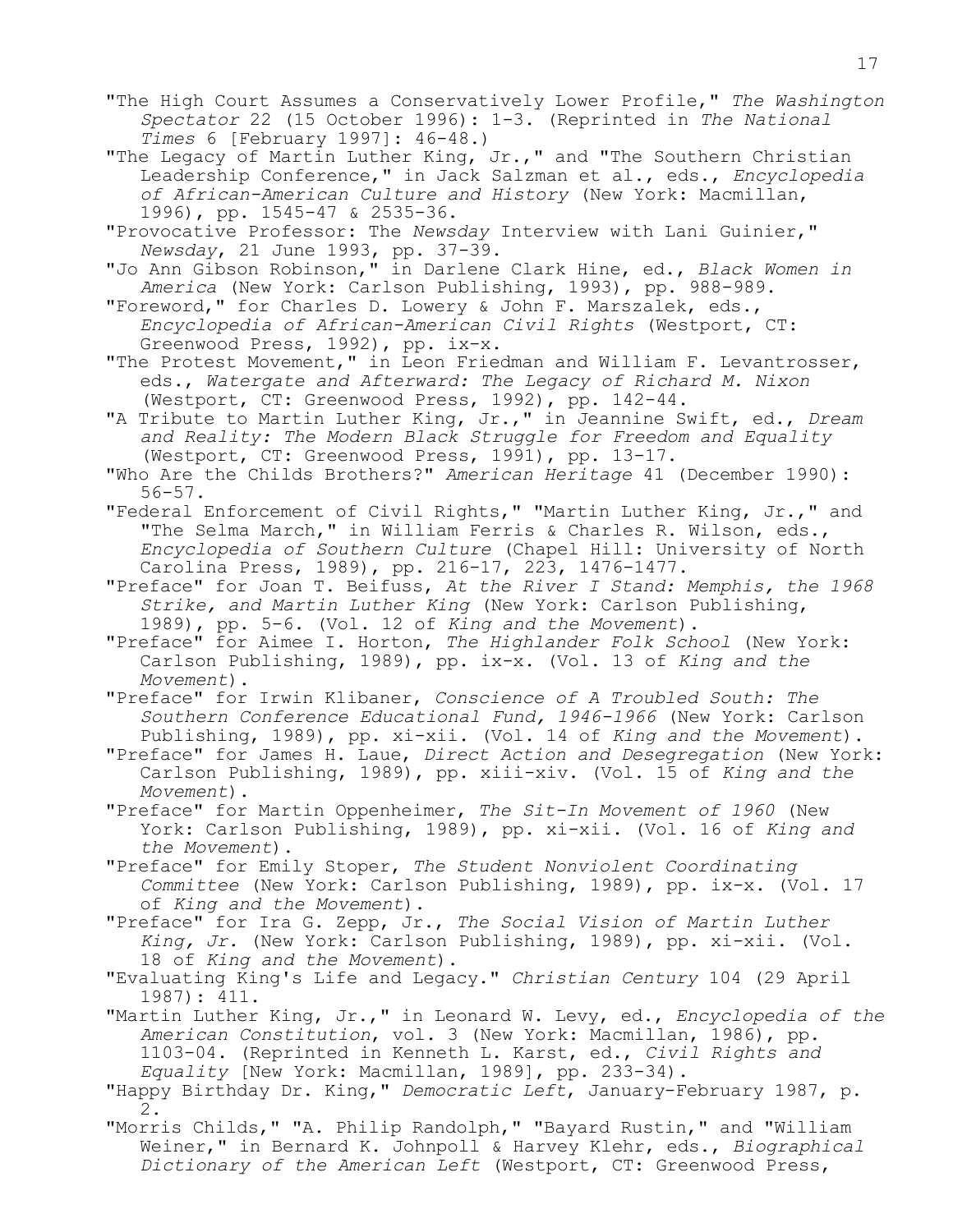1986), pp. 68-69, 326-29, 337-39, 409-10.

"Martin Luther King, Jr.'s Strategy of Protest," in Jack Bass and Thomas E. Terrill, eds., *The American South Comes of Age* (New York: Alfred A. Knopf, 1986), pp. 208-212. (Adapted from *Protest At Selma*).

"Martin Luther King, Jr.," in Harold Josephson, ed., *Biographical Dictionary of Modern Peace Leaders* (Westport, CT: Greenwood Press, 1985), pp. 504-07.

"Don't Fall for Media Madness," *Democratic Left*, May-June 1985, p. 15.

"Black Ministerial Protest Leadership" and "Southern Christian Leadership Conference," in Samuel S. Hill, ed., *Encyclopedia of Religion in the South* (Macon, Ga.: Mercer University Press, 1984), pp. 106-08, 724-25.

"*Bakke*: Don't Overestimate the Impact," *First Contact*, 1 March 1978, pp. 2-3.

## **Academic Book Reviews**

 Thomas Aiello, *The Life and Times of Louis Lomax*, in the *Georgia Historical Quarterly* 105 (Fall 2021): 243-46.

- Nancy K. Bristow, *Steeped in the Blood of Racism*, in the *Journal of Mississippi History* 82 (Fall/Winter 2020): 233-34.
- Nancy Maveety, *Queen's Court: Judicial Power in the Rehnquist Era*, in *Journal of American History* 97 (September 2009): 624-25.
- Gretchen Ritter, *The Constitution as Social Design*, in *American Historical Review* 112 (April 2007): 543-44.
- Terry McDermott, *Perfect Soldiers: The Hijackers: Who They Were, Why They Did It*, in *Wilson Quarterly* 29 (Summer 2005): 119-20.
- John P. Jackson, Jr., *Social Scientists for Social Justice: Making the Case Against Segregation*, in *Wilson Quarterly* 26 (Fall 2002): 121- 22.

Cheryl Lynn Greenberg, ed., *A Circle of Trust: Remembering SNCC*, in the *Journal of American History* 86 (March 1999): 1672-73.

Leslie J. Reagan, *When Abortion Was A Crime*, in the *Journal of American History* 84 (December 1997): 1091-92.

David J. Langum, *Crossing Over the Line: Legislating Morality and the Mann Act*, in *Law and History Review* 15 (Spring 1997): 190-191.

Chandler Davidson & Bernard Grofman, eds., *Quiet Revolution in the South*, in *Journal of Southern History* 61 (November 1995): 849-851.

John C. Inscoe, ed., *Georgia in Black and White*, in the *Georgia Historical Quarterly* 79 (Spring 1995): 291-292.

David L. Lewis, *W. E. B. DuBois*, in the *Journal of American History* 81 (September 1994): 620-622.

Michael Friedly, *Malcolm X: The Assassination*, in the *Journal of American History* 80 (March 1994): 1540-1541.

Dallas A. Blanchard & Terry J. Prewitt, *Religious Violence and Abortion*, in *Georgia Historical Quarterly* 77 (Winter 1993): 887- 888.

Douglas Rose, ed., *The Emergence of David Duke and the Politics of Race*, in *Georgia Historical Quarterly* 76 (Winter 1992): 1018-19.

Clayborne Carson & David Gallen, eds., *Malcolm X: The FBI File*, in the *Journal of American History* 79 (December 1992): 1250.

Haynes Johnson, *Sleepwalking Through History: America in the Reagan Years*, in *Political Science Quarterly* 107 (Spring 1992): 154-55.

Paul R. Henggeler, *In His Steps: Lyndon Johnson and the Kennedy Mystique*, in the *American Historical Review* 97 (February 1992): 315.

James Colaiaco, *Martin Luther King, Jr.: Apostle of Militant Nonviolence*, in *The Historian* 52 (February 1990): 348-49.

David Bennett, *The Party of Fear*, Athan Theoharis & John Cox, *The Boss*,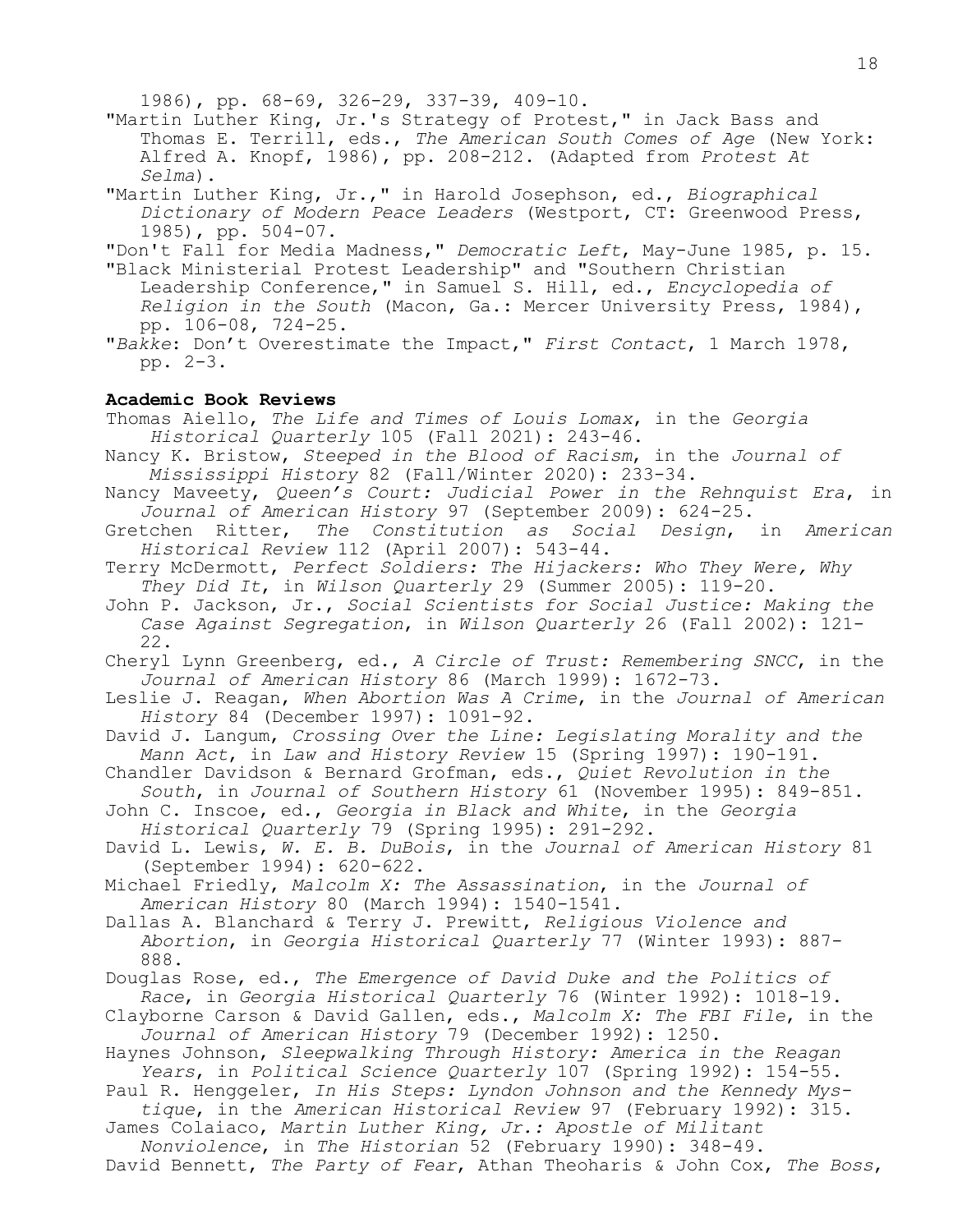and other FBI books, in *Constitutional Commentary* 6 (Winter 1989): 115-122.

- Neil McMillen, *Dark Journey: Black Mississippians in the Age of Jim Crow*, in *Georgia Historical Quarterly* 73 (Winter 1989): 874-76.
- Bart Landry, *The New Black Middle Class*, in *The Annals* 498 (July 1988): 156.
- Phillip Knightly, *The Second Oldest Profession*, in the *Journal of American History* 74 (December 1987): 1076.
- James M. Washington, ed., *A Testament of Hope: The Essential Writings of Martin Luther King, Jr.*, in the *Journal of Church and State* 29 (Autumn 1987): 537-38.
- Howard Schuman, et al., *Racial Attitudes in America*, in the *Journal of American Ethnic History* 7 (Fall 1987): 119-121.
- Ernest Furgurson, *Hard Right: The Rise of Jesse Helms*, in *Georgia Historical Quarterly* 71 (Spring 1987): 164-167.
- Patrick Washburn, *A Question of Sedition*, in the *Journal of American History* 73 (December 1986): 802-803.
- Hanes Walton, *Invisible Politics: Black Political Behavior*, in *South Atlantic Quarterly* 85 (Summer 1986): 310-311.
- Linda McMurry, *Recorder of the Black Experience*, in the *Journal of Southern History* 52 (May 1986): 322-323.
- John M. Oseth, *Regulating U.S. Intelligence Operations*, in *Perspective* 15 (January-February 1986): 9.
- Donald A. Downs, *Nazis in Skokie*, and James Gibson & Richard Bingham, *Civil Liberties and Nazis*, in the *American Political Science Review* 79 (December 1985): 1184-85.
- Bernard Schwartz with Stephan Lesher, *Inside the Warren Court*, in *The Historian* 47 (August 1985): 605-606.
- Michael L. Kurtz, *Crime of the Century: The Kennedy Assassination from A Historian's Perspective*, in *The Historian* 47 (February 1985): 303-304.
- Nicole Ball & Milton Leitenberg, eds., *The Structure of the Defense Industry*, in *Perspective* 13 (March 1984): 41.
- Mary Cornelia Potter & G. Alan Tarr, eds., *State Supreme Courts*, in the *American Political Science Review* 77 (December 1983): 1050-51.
- Stephen Oates, *Let the Trumpet Sound: The Life of Martin Luther King, Jr.*, in the *South Atlantic Quarterly* 82 (Summer 1983): 328-330.
- Mary Aickin Rothschild, *A Case of Black and White*, in the *Journal of American History* 70 (June 1983): 203-204.
- Gary Wills, *The Kennedy Imprisonment: A Meditation on Power*, in the *Southern Humanities Review* 17 (Spring 1983): 201-202.
- Richard Neely, *How Courts Govern America*, in the *American Political Science Review* 76 (September 1982): 667-668.

## **Honors and Awards**

- M.A., University of Cambridge, 2009. (The Cambridge M.A. is awarded for service to the collegiate university.)
- 1995 Distinguished Alumnus Award, Wesleyan University.
- Project Award from The Twentieth Century Fund to support the research and writing of *Liberty and Sexuality*, 1991-1993.
- Individual Grant from the Virginia Foundation for the Humanities to support research for *Liberty and Sexuality*, 1991.
- 1989 Julia Cherry Spruill Prize for the best published work in southern women's history (Co-Winner), for *The Montgomery Bus Boycott and the Women Who Started It*.
- 1988 G. Wesley Johnson Award of the National Council on Public History for the year's best journal article, for "FBI Political Harassment."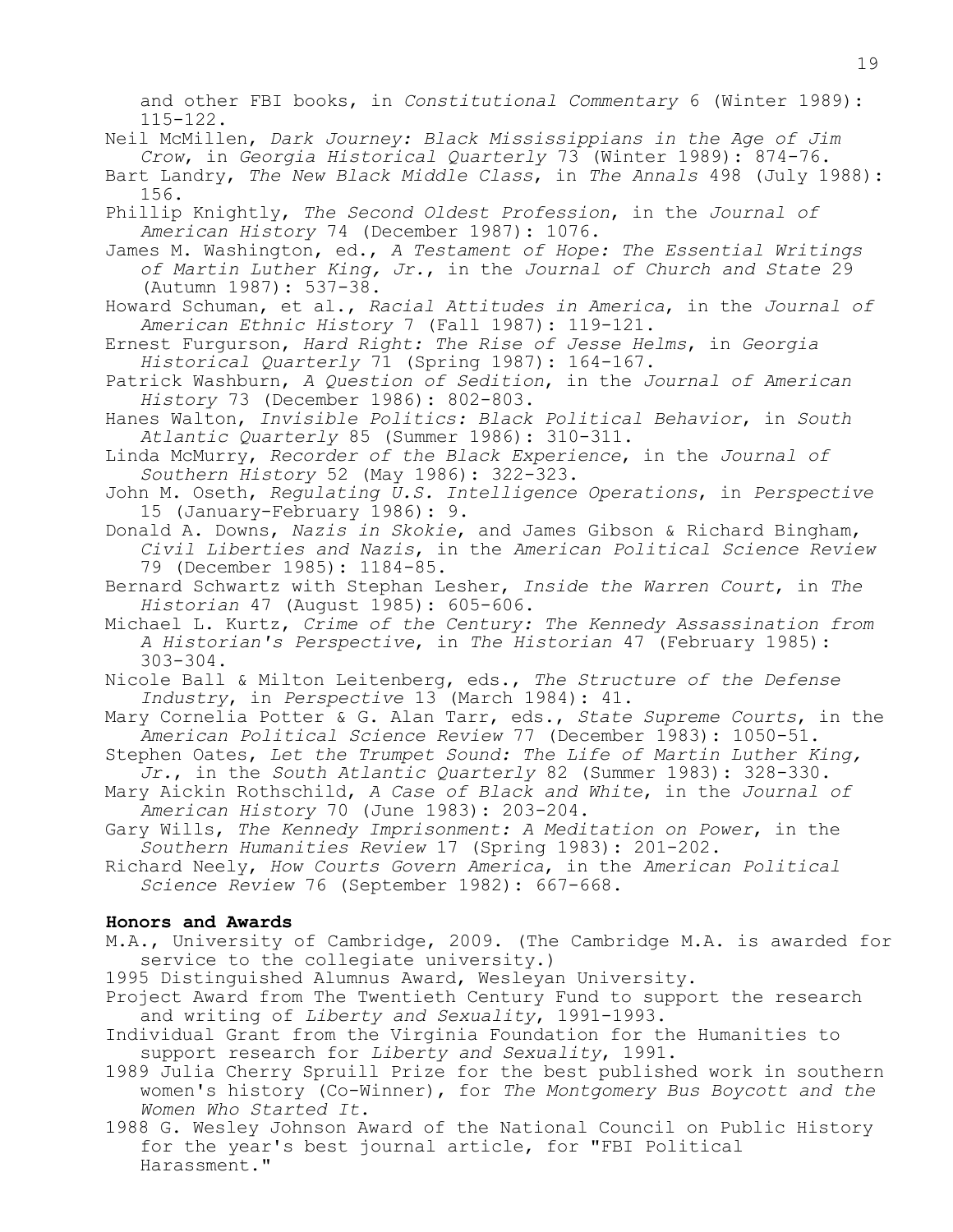1987 Pulitzer Prize in Biography, for *Bearing the Cross*.

Seventh Annual Robert F. Kennedy Book Award, for *Bearing the Cross*. 1987 Harvey Kantor Memorial Award for "Outstanding Work in Oral History," for *Bearing the Cross*.

1987 Gustavus Myers Human Rights Book Award (Co-Winner with Derrick Bell and John Dower), for *Bearing the Cross*.

Individual Grant from the Eisenhower World Affairs Institute to support my research on Dr. King and civil rights during the 1950s, 1985- 1986.

Individual Grant from the National Endowment for the Humanities and the American Association for State and Local History to support my

research on the Albany (Ga.) Movement, January 1984-December 1985. Individual Grant from the Ford Foundation to support my research on Dr. King, April 1979-December 1980.

Individual Grant from the Lyndon B. Johnson Foundation to support my research on Dr. King, 1979-1980.

1979 Chastain Award of the Southern Political Science Association for the best book on southern politics, for *Protest at Selma*.

1978 Robert S. Rankin Prize in Constitutional Law, Duke University. Phi Beta Kappa, Wesleyan University, 1975.

# **Selected Professional Activities**

Featured Historian, *FBI vs. MLK*, History Channel "America's Book of Secrets" Episode, 8 June 2021.

Featured Historian, *MLK/FBI*, Academy Awards Oscar-shortlisted IFC documentary feature film based on *The FBI and Martin Luther King, Jr.*, released January 2021.

Featured Historian, *Who Killed Malcolm X?*, Emmy Award-nominated documentary series streamed on Netflix, 2020.

Senior Advisor, *Eyes on the Prize*, a fourteen part television documentary series broadcast on PBS in 1987 and 1990.

Senior Advisor, *George Wallace: Settin' the Woods on Fire*, the Sundance prize-winning documentary broadcast on PBS in April 2000.

Senior Advisor, *Vote For Me: Politics in America*, the Peabody Awardwinning 1996 PBS documentary on American elections.

Senior Advisor, *At the River I Stand*, the prize-winning 1993 PBS documentary on the 1968 Memphis sanitation workers strike.

Senior Consultant, *The Roots of Roe*, the 1997 PBS documentary on the history of reproductive rights.

Member, Board of Advocates, Planned Parenthood Federation of America.

Chairperson, Public Safety Subcommittee, Pittsburgh Mayor-Elect Bill Peduto Transition Committee, 2013-14.

Member, Board of Directors, Death With Dignity National Center, 2003- 2005.

Member, Board of Directors, Oregon Death With Dignity, 2003-2005. Fellow, Society of American Historians.

Scholarly Consultant, National Civil Rights Museum, Memphis, TN.

Editorial Board Member, *Journal of Policy History*, 1990-2001.

Board Member, Martin Luther King, Jr., Papers Project, Stanford University, 1986-

Manuscript reviews for Basic Books, Beacon Press, Cambridge University Press, Columbia University Press, Cornell University Press, D.C. Heath, the Free Press, George Mason University Press, Harvard University Press, the J. Paul Getty Museum, the Joint Center for Political Studies, Louisiana State University Press, Macmillan, New York University Press, Northern Illinois University Press, W.W. Norton, Oxford University Press, Penn State Press, Praeger, Princeton University Press, Routledge, Syracuse University Press,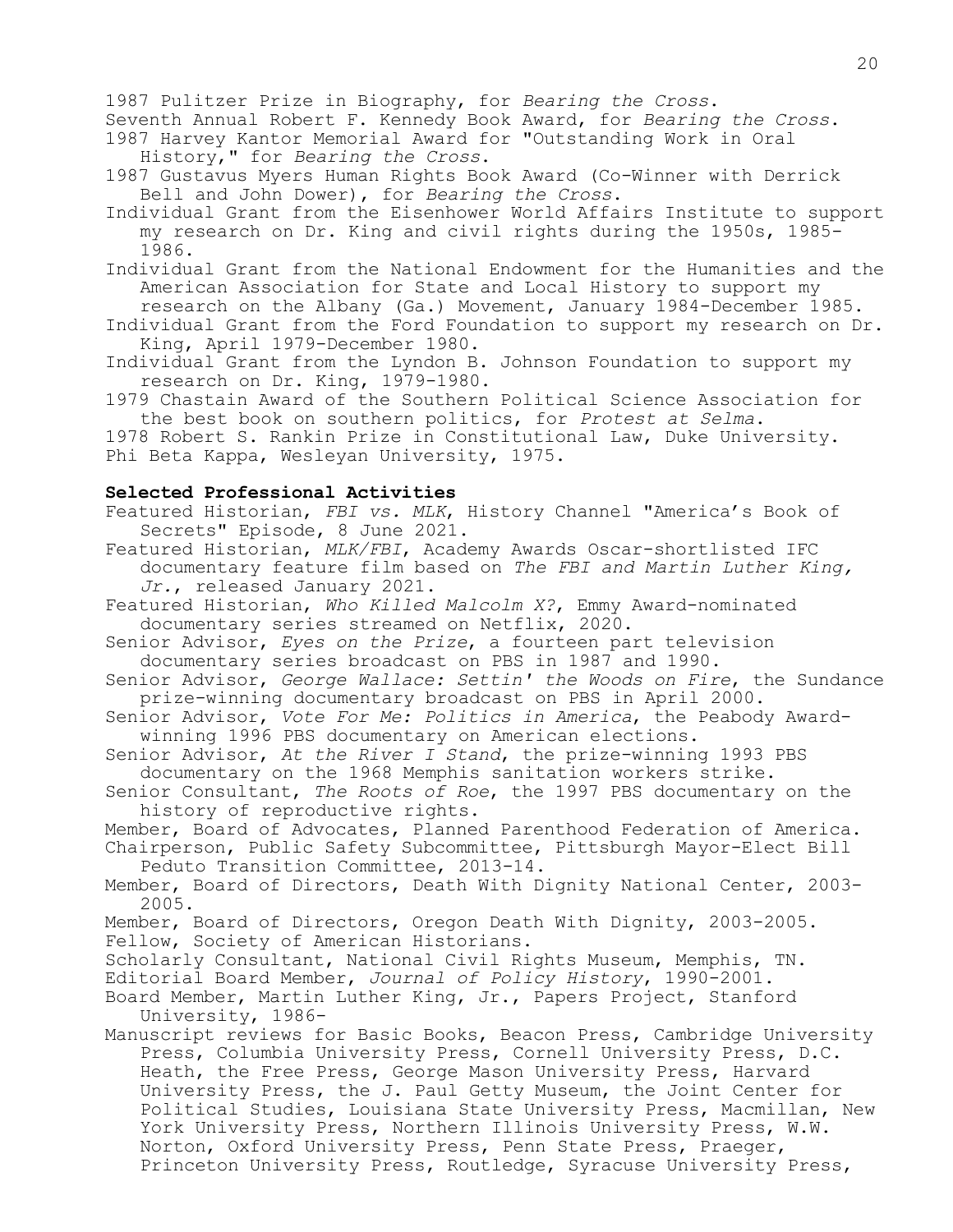Temple University Press, the University of Alabama Press, the University of Arizona Press, the University of California Press, the University of Georgia Press, the University of Illinois Press, the University of North Carolina Press, the University of North Texas Press, the University of Tennessee Press, the University of Virginia Press, the University Press of Florida, the University Press of Kansas, the University Press of Kentucky, the University Press of Mississippi, West Publishing Co., and Yale University Press.

- Article reviews for the *American Historical Review*, *Congress & the Presidency, Fire!!!*, the *Georgia Historical Quarterly*, *The Historian*, the *Journal of American History*, the *Journal of Policy History*, the *Journal of Politics*, the *Journal of Southern History*, the *Journal of the Canadian Historical Association*, the *Journal of the Historical* Society, *Law and History Review*, *Law and Society Review*, *Peace & Change*, *Pennsylvania Magazine of History and Biography*, *Religions*, *Social Problems*, *Southern Cultures*, *Southwestern Historical Quarterly*, and *The Sixties*.
- Proposal and nomination reviews for the American Council of Learned Societies, the American Philosophical Society, the Association of Theological Schools, the Guggenheim Foundation, the John D. & Catherine T. MacArthur Foundation, the National Endowment for the Humanities, the National Historical Publications and Records Commission, the National Park Service, the National Science Foundation, the Open Society Institute and the Smithsonian Institution.

### **Homerton College Cambridge Service**

- College Council, 2006-11. Elected (unanimously), 2006; re-elected (unanimously) 2008.
- Standing Appointments Committee, 2008-11.
- Junior Research Fellowships Selection Committee, 2006-09.
- Director, Colophon Ltd., 2007-10.
- Admissions Interviewing (Law, Land Economy, Politics, Sociology and Psychology), 2006-08.

## **Selected Lecture Presentations, 1981-2022:**

- "The Evolution of Dr. King's Political Thought," Congressional Black Caucus Symposium, Washington, DC, 4 April 1981. (*Congressional Record*, 14 May 1981, pp. E2353-54).
- "The FBI and Martin Luther King, Jr.," plenary session address at the annual meeting of the Academy of Criminal Justice Sciences, Louisville, KT, 24 March 1982.
- "Martin Luther King, Jr.: The Man, the Legend, the Legacy," annual meeting of the Southern Historical Association, Memphis, TN, 4 November 1982.
- "The FBI and Martin Luther King, Jr.," annual meeting of the American Society of Criminology, Toronto, 6 November 1982.
- "The Life and Thought of Martin Luther King, Jr.," Morehouse College, Atlanta, GA, 9 December 1982.
- "Martin Luther King, Jr., and the Nobel Peace Prize," annual meeting of the International Studies Association, Atlanta, 28 March 1984.
- "Twenty Years Later: New Myths About the Movement," at "The Civil Rights Act Two Decades Later," a conference sponsored by the Joint Center for Political Studies & the National Academy of Sciences, Washington, DC, 28 June 1984.
- "Martin Luther King, Jr., and the Civil Rights Movement: Spiritual and Political Growth," annual meeting of the American Academy of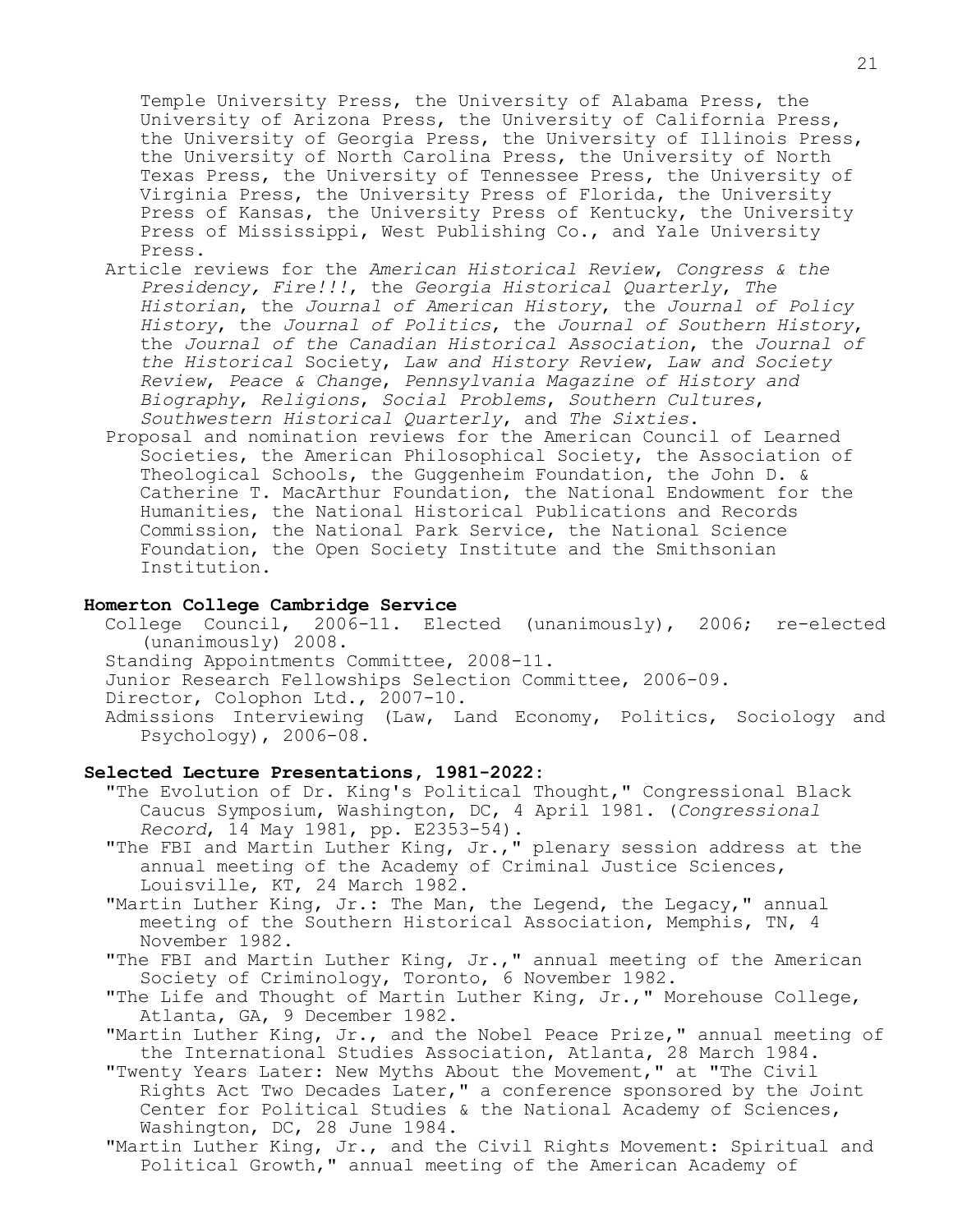22

Religion, Chicago, 8 December 1984.

"American Social Protest Movements," annual meeting of the American Political Science Association, New Orleans, 30 August 1985.

- "Leadership and Competition in the Civil Rights Movement," Chancellor's Symposium on Southern History, University of Mississippi, Oxford, 3 October 1985.
- "Martin Luther King, Jr.," The Schomburg Center, New York Public Library, 9 November 1985.

"Bearing the Cross: Martin Luther King, Jr., 1955-1968," Columbia University Faculty Seminar in American Civilization, New York, 17 April 1986.

"Martin Luther King, Jr., and the Spirit of Leadership," at "Martin Luther King, Jr.: The Leader and the Legacy," a conference sponsored by the U.S. Congress and the U.S. Capitol Historical Society, Russell Senate Office Building, Washington, 15 October 1986.

"FBI Surveillance of the Civil Rights Movement, 1955-1970," annual meeting of the American Historical Association, Chicago, 30 December 1986.

"Dr. King's Later Evolution, 1964-1968," The Schomburg Center, New York Public Library, 10 January 1987.

"The Evolution of Martin Luther King, Jr.," Presbyterian Church USA General Mission Board, Atlanta, 12 January 1987.

"Martin Luther King, Jr.: The Man and the Meaning," Kresge Lecture, Stanford University, Palo Alto, CA, 20 January 1987.

"The Life and Legacy of Martin Luther King, Jr.," Friends of the New York Public Library Lecture, Bartos Forum, 15 October 1987.

"Race and the Constitution," annual meeting of the American Historical Association, Washington, DC, 28 December 1987.

"The Political Evolution of Martin Luther King, Jr.," King Lecture, Colgate Rochester Divinity School, Rochester, NY, 13 January 1988.

"Litigation, Protest, and Politics," Smithsonian Institution Symposium on Afro-Americans and the Evolution of a Living Constitution, Washington, DC, 15 March 1988.

"The Evolution of Martin Luther King, Jr.," 18th Annual Rayford W. Logan Lecture, Howard University, Washington, DC, 6 April 1988.

"The Private Lives of Public Men--The Question of Relevance," annual meeting of the American Political Science Association, Washington, DC, 1 September 1988.

"The Biography of Political Figures," Symposium on American Lives, Wesleyan University, Middletown, CT, 29 October 1988.

"Protest, Politics, and Litigation," SUNY Buffalo Law School, Buffalo, NY, 10 November 1988.

"The Evolution of Martin Luther King, Jr.," National Archives Lecture, Washington, DC, 17 February 1989.

"Protest, Politics, and Litigation," University of Virginia Law School, Charlottesville, 16 March 1989.

"Teaching the History of the Modern Civil Rights Movement," annual meeting of the Organization of American Historians, St. Louis, 8 April 1989.

"The Legacy of the Civil Rights Movement," Florida State University Law School, Tallahassee, 4 November 1989.

"Martin Luther King, Jr., and the U.S. Civil Rights Movement," 1st Annual Delos Davis Lecture, University of Windsor Law School, Windsor, Ontario, 14 November 1989.

"New Topics in Civil Rights Historiography," Burke Library Lecture, Union Theological Seminary, New York, 16 November 1989.

"Civil Rights Historiography and `Eyes on the Prize,'" National Archives Lecture, Washington, DC, 11 January 1990.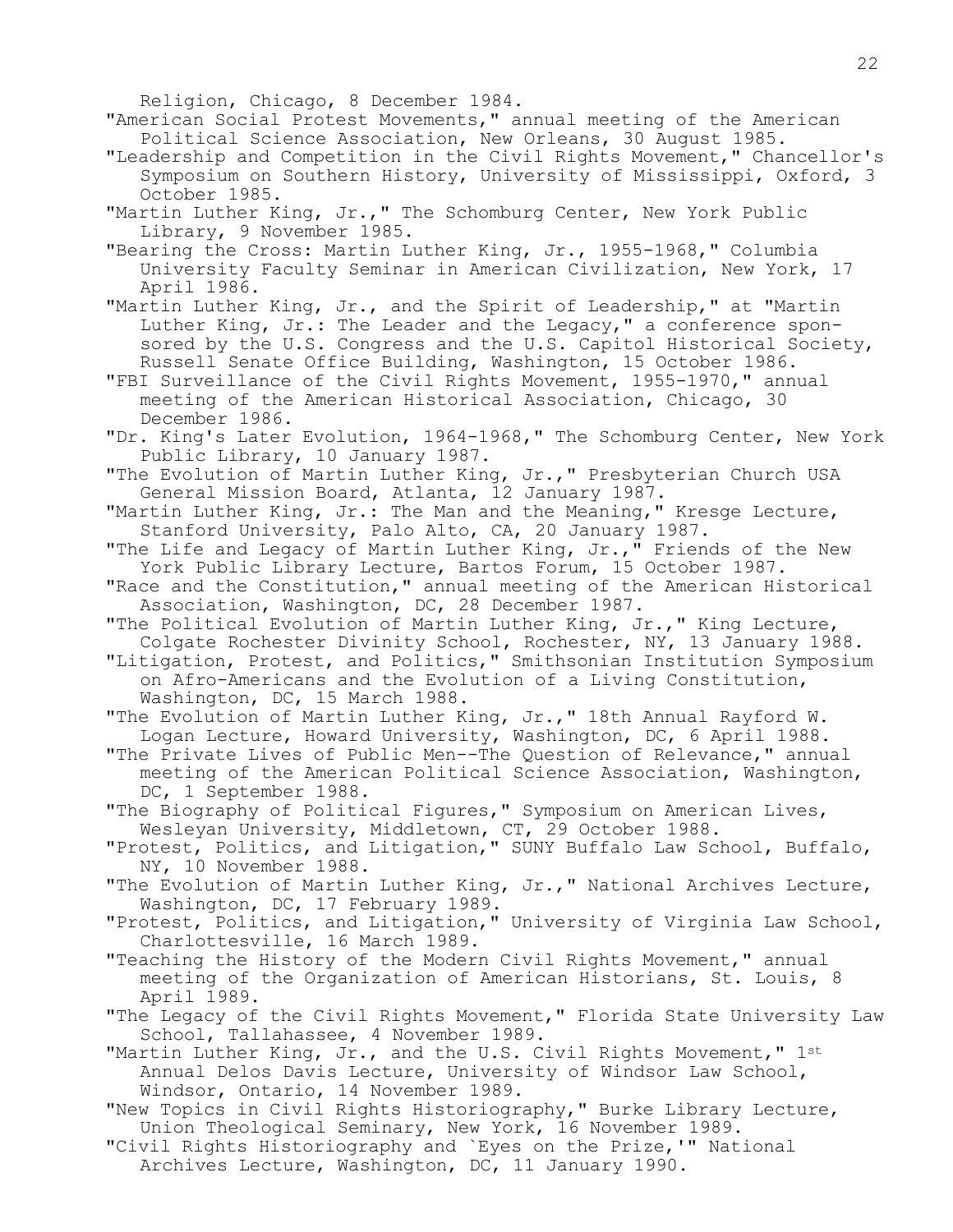"The Life and Legacy of Martin Luther King, Jr.," Annual King Lecture, University of Georgia, Athens, 17 January 1990. "The Personal and Political Legacy of Martin Luther King, Jr.," College Convocation, Morehouse College, Atlanta, 18 January 1990. "Testimony on FBI Compliance with the Freedom of Information Act," Civil and Constitutional Rights Subcommittee, U.S. House of Representatives, Washington, DC, 1 March 1990. "The Voting Rights Act in Historical Perspective," Smithsonian Institution/American University Symposium on the 25th Anniversary of the Voting Rights Act, Washington, DC, 5 April 1990. "Martin Luther King, Jr., and the History of the Civil Rights Movement," Cornell University, Ithaca, NY, 18 October 1990. "Reproductive Rights Litigation Before and After *Griswold*," Cornell University Law School, Ithaca, NY, 19 October 1990. "The Voting Rights Act Twenty Five Years Later," Muskie Lecture, Bates College, Lewiston, Maine, 8 November 1990. "Martin Luther King, Jr., and the Civil Rights Movement," Arizona State University, Tempe, 23 January 1991. "The FOIA in Action," American Bar Association Symposium, Washington, DC, 21 May 1991. "The Early Roots of *Roe* v. *Wade*," Smith College, Northampton, MA, 7 November 1991. "The Waterbury Origins of *Roe* v. *Wade*," Annual Dinner of the Mattatuck Museum, Waterbury, CT, 5 December 1991. "Reproductive Rights in a Post-*Roe* World," Sparer Symposium, Brooklyn Law School, 11 March 1992. "Reflections on the Civil Rights Movement," Center for American Studies, Columbia University, New York, 27 March 1992. "Fair Use Copyright and Scholarly Access to Unpublished Materials," annual meeting of the Modern Language Association, New York, 30 December 1992. "Reproductive Rights Litigation From *Nelson* to *Roe*," Ninth Berkshire Conference on the History of Women, Vassar College, 12 June 1993. "Thurgood Marshall's Papers and the U.S. Supreme Court," annual meeting of the American Political Science Association, Washington, DC, 4 September 1993. "The Legal Status of Presidential 'Papers'--Electronic Records and 'Kissing Cousins,'" Woodrow Wilson School, Princeton University, 29 October 1993. "The Political Evolution of Martin Luther King, Jr.," Pennsylvania State University, State College, PA, 20 January 1994. "The Origins of *Roe* v. *Wade*," Institute of Politics, John F. Kennedy School of Government, Harvard University, 2 March 1994. "The Making of *Roe* v. *Wade*," National Archives Lecture, Washington, DC, 9 March 1994. "The Making of *Roe* v. *Wade*," University of Virginia Law School, Charlottesville, 23 March 1994. "The Origins of *Roe* v. *Wade*," 8th Annual John W. Baird Lecture, Northwestern University School of Law, Chicago, 27 April 1994. "Reproductive Rights Litigation From *Griswold* to *Roe*," annual meeting of the Population Association of America, Miami, 4 May 1994. "What the Warren Court Has Meant to America," University of Tulsa College of Law, 13 October 1994. "From *Brown* to *Casey*: The U.S. Supreme Court and the Institutional Burdens of History," Amherst College, 2 December 1994. "The Spiritual Legacy of Martin Luther King, Jr.," Indiana University, Bloomington, 16 January 1995. "From *Brown* to *Casey*: The U.S. Supreme Court and the Institutional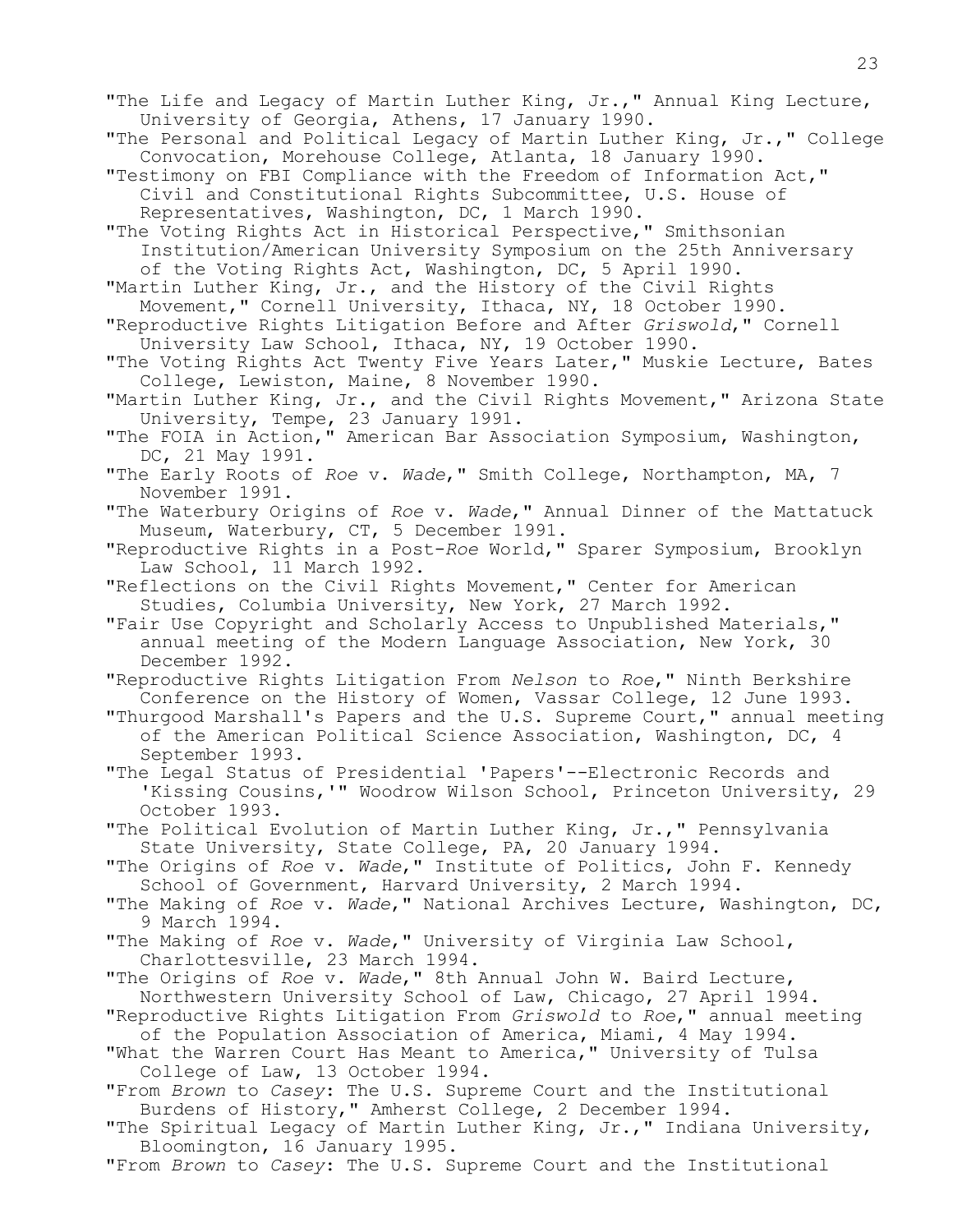Burdens of History," Ohio State University, 26 January 1995. "Religious Resources and the Montgomery Bus Boycott," Hoover-Sharpe Lecture, University of Chicago Divinity School, 23 April 1995. "From *Brown* to *Roe* to *Casey*: The Supreme Court and the Fourteenth Amendment," New York University School of Law, 25 April 1995. "Liberty and Privacy Since *Planned Parenthood* v. *Casey*," New York Law School, 26 April 1995. "Liberty and Sexuality in the Burger Court," University of Tulsa College of Law, 1 October 1996. "King's Message: A Life, Not A Living," Cannon Chapel, Emory University, 26 January 1997. "The History and Future of *Roe* v. *Wade*," Moran Distinguished Lecture, annual meeting of Planned Parenthood Federation of America, Phoenix, 14 November 1997. "The Right to Die: Death With Dignity in America," University Lecture Series, University of Mississippi, Oxford, 26 January 1998. "The Future of Abortion Law," Georgetown University Law Center, 23 April 1998. "William H. Rehnquist in the Mirror of Justices," University of Tulsa College of Law, 18 September 1998. "Abortion Before and After *Roe* v. *Wade*," Albany Law School, Albany, NY, 5 November 1998. "The Life and Legacy of Martin Luther King, Jr.," Hands-On Atlanta MLK Service Summit, Atlanta, 17 January 1999. "Improving Communication Between the Academy and the Public," annual meeting of the Organization of American Historians, St. Louis, 1 April 2000. "Privacy and the American Constitution," New School University, New York, NY, 5 October 2000. "Mental Decrepitude on the U.S. Supreme Court," New York University School of Law, 6 December 2000. "What's the Likely Future for Physician-Assisted Dying?," Center for Bioethics, University of Minnesota School of Law, Minneapolis, 28 April 2001. "Historical and Political Perspectives on Hastening Death," Society of General Internal Medicine annual meeting, San Diego, 2 May 2001. "The Life and Legacy of Martin Luther King, Jr.," Haverford College, Haverford, PA, 21 January 2002. "The Life and Legacy of Martin Luther King, Jr.," Amherst College, Amherst, MA, 17 February 2002. "The Supreme Court and *The Brethren*," T. C. Williams School of Law, University of Richmond, 23 April 2002. "The Death With Dignity Movement Since 1997," Oregon Fifth Anniversary Forum, Portland, 24 October 2002. "The Larger Meaning of *Brown* v. *Board of Education*," Miller Center, University of Virginia, Charlottesville, 4 June 2004. "Martin Luther King, Jr., and American Freedom," University of Connecticut Teaching American History Series, Hartford, 6 April 2005. "Mandatory Retirement on the U. S. Supreme Court: Term Limits or Age Limits," Duke University Law School, Durham, NC, 9 April 2005. "The Political Evolution of Martin Luther King, Jr.," Canisius College, Buffalo, NY, 20 April 2005. "Lessons From the U. S. Civil Rights Movement," Fulbright Commission of the U. K., London School of Economics, 22 October 2005. "The Political Evolution of Martin Luther King, Jr.," University of Leiden, 21 March 2006. "Abortion, Privacy and Human Rights," University of Essex, Colchester, 15 March 2007.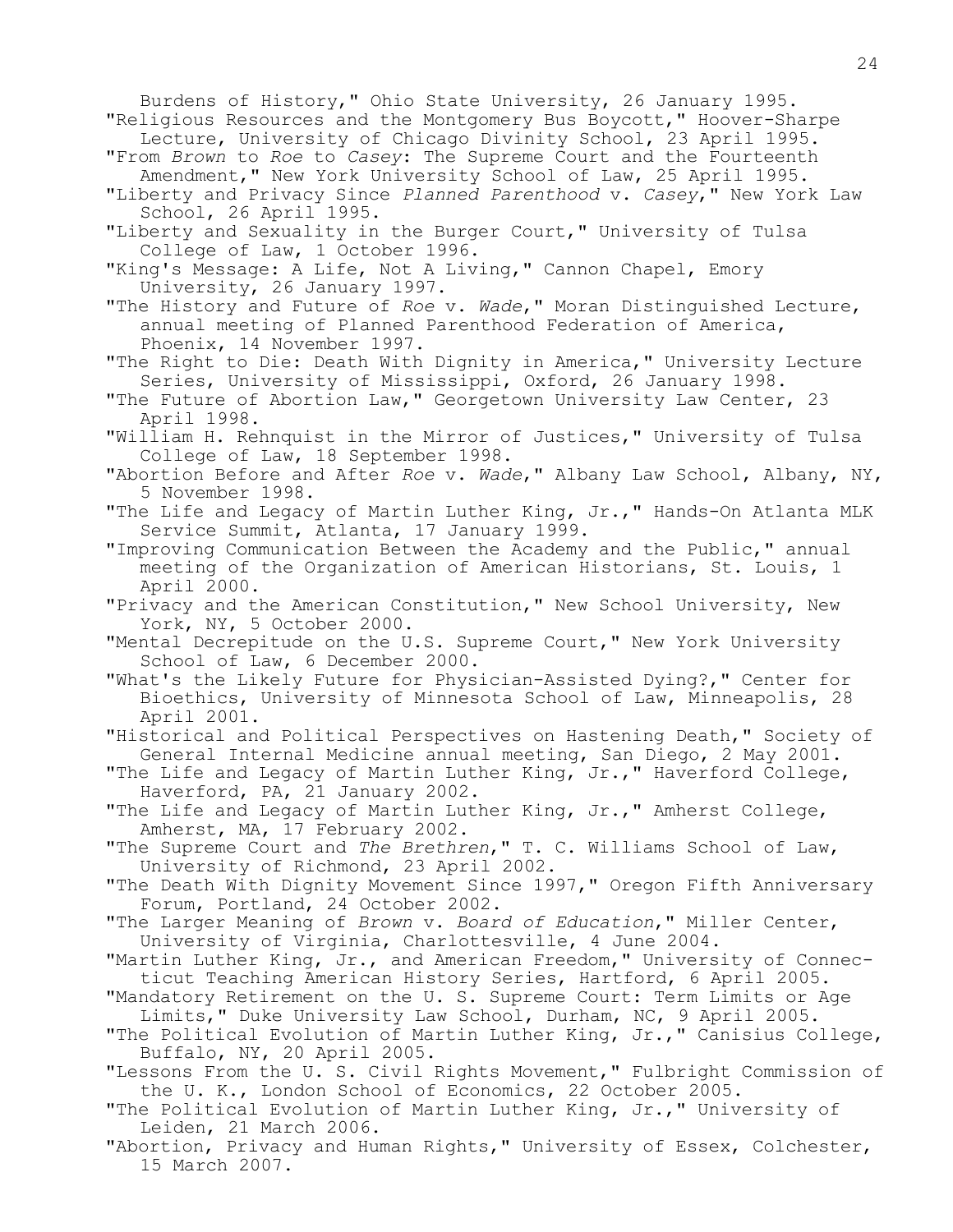"The Supreme Court and the South," Keynote Address at "Beyond Brown: How the Supreme Court Shaped the Modern South," University of Sussex, Brighton, 23 March 2007.

"Local Initiatives and National Responses in the American Black Freedom Struggle," University of Leiden, 1 May 2007.

"Foreshadowing the Future: 1957 and the U.S. Black Freedom Struggle," at "Black Liberation and the Spirit of '57," Fernand Braudel Center, Binghamton University SUNY, 2 November 2007.

 "From '48 to '68," Keynote Address at "1948: American Realignments," Cunliffe Center, University of Sussex, Brighton, 5 September 2008.

"The Political Evolution of Martin Luther King, Jr.," Peninsula Arts Series Lecture, University of Plymouth, Devon, 7 October 2008.

"Robert F. Kennedy as Attorney General," at "Bobby: The Life and Legacy of RFK," University of Leiden, 31 October 2008.

"King's New Yorkers," Keynote Address at "Who Supported Dr. King?," University of Nottingham, 8 December 2008.

"Rising Star: The Making of Barack Obama," SUNY Binghamton, New York, 21 September 2009.

"Competition and Conflict in the African American Freedom Struggle, 1955-1967," Cunliffe Center, University of Sussex, 25 September 2009.

"Barack Obama's Teachers," American Historical Association annual meeting, San Diego, CA, 8 January 2010.

"The Spiritual and Political Evolution of Dr. King," Nazareth College, Rochester, NY, 18 January 2010.

"*Roe* v. *Wade* and the Fundamental Right to Choose," Princeton University, 16 October 2010.

"The U.S. Reproductive Rights Struggle," North London Collegiate School, Edgware, 8 February 2011.

"Soviet Espionage and American Historiography," Rosenberg Case Conference, George Washington University School of International Affairs, Washington, DC, 22 June 2011.

"The Continuing Relevance of Judicial Review for the Preservation of Constitutional Rights," Constitution Day Lecture, University of Pittsburgh School of Law, 19 September 2011.

"The Federal Judicial Vacancies Crisis," American Constitution Society & People for the American Way Symposium, Pittsburgh, 10 October 2011.

"The Future of the American Dream," Arthur M. Blank Family Foundation, Atlanta, GA, 1 December 2011.

"The Ethics of Modern History," Kenneth W. Underwood Lecture, Wesleyan University, 17 April 2012.

"The United States and Its Informants: The Cold War and the War on Terror," American Historical Association Annual Meeting, New Orleans, 4 January 2013.

"Civil Rights and Civil Liberties Since the 1990s," First Unitarian Church of Pittsburgh, 3 February 2013.

"*Roe* v. *Wade* in History," Stanford Constitutional Law Center Symposium on "*Roe* At 40," Stanford Law School, 7 March 2013.

"The Meaning of the March on Washington," American Federation of Teachers Annual Meeting, Washington, DC, 23 July 2013.

"The Meaning of Birmingham," Fiftieth Anniversary Commemoration, Sixteenth Street Baptist Church, Birmingham, AL, 12 September 2013.

"FBI Informants and the Demands of History," National Press Club, Washington, D.C., 10 October 2013.

"What Roe v. Wade Meant in 1973," Washington and Lee Law School Symposium, "Roe At 40," 7 November 2013.

"The Political Evolution of Martin Luther King, Jr.," University of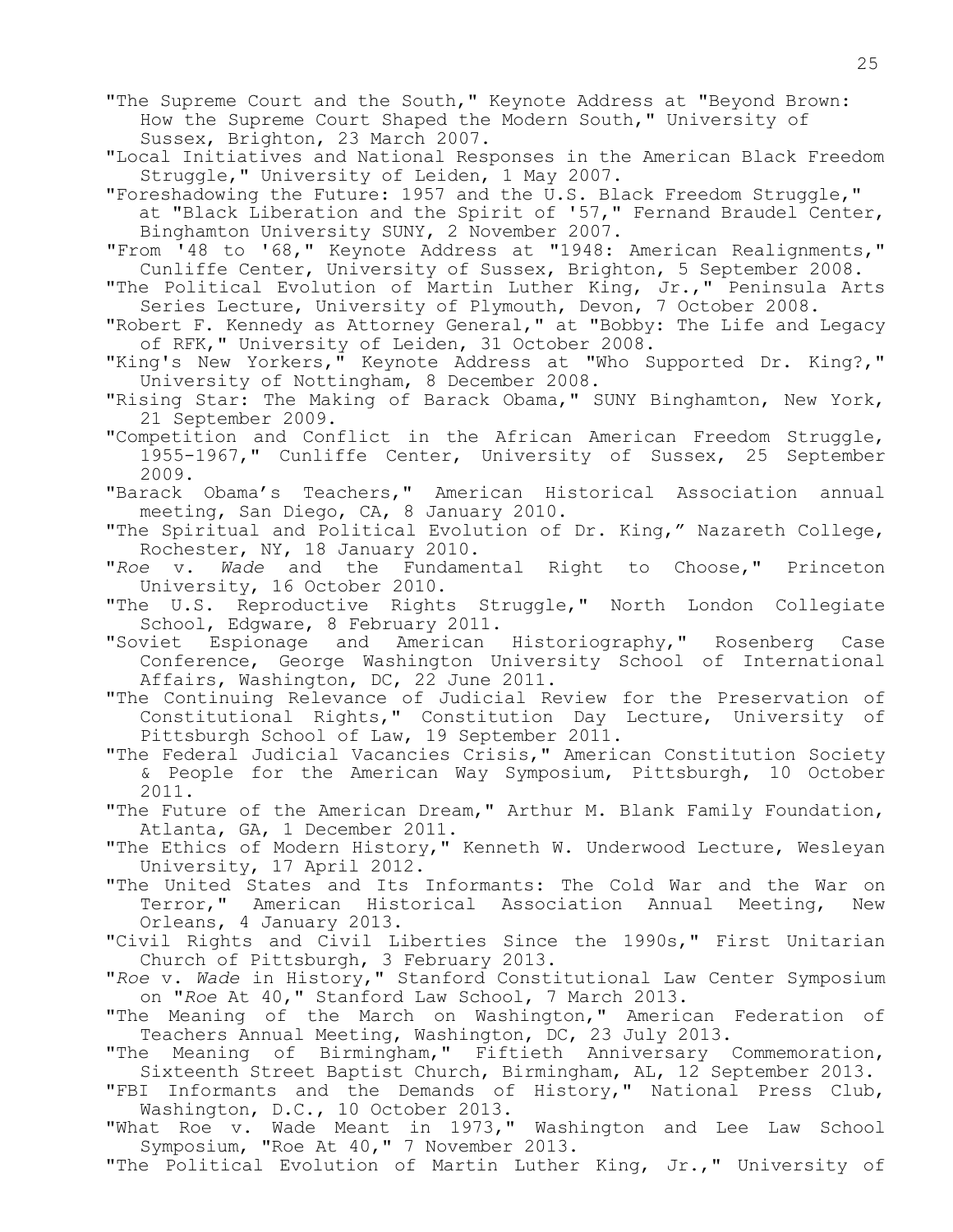Florida MLK Holiday Lecture, 23 January 2014.

"Abortion Law: *Roe v. Wade* at 40," Dunn Civil Liberties Lecture, Marshall-Wythe School of Law, College of William & Mary, 3 February 2014.

- "The Evolution of Martin Luther King, Jr.," University of Mary Washington 'Great Lives' Lecture, Fredericksburg, VA, 4 February 2014.
- "Reproductive Rights Since *Roe v. Wade*," Keynote Address, MOSAIC Annual Conference, Carnegie Mellon University, 23 February 2014.
- "The Meaning of Martin Luther King, Jr.," Bidwell Street United Presbyterian Church, Pittsburgh, 24 February 2014.
- "The Past and Future of Disparate Impact," Vanderbilt University School of Law, Nashville, 18 September 2014.
- "A Half-Century of Struggle and Success," University of Pittsburgh Honors College Symposium, 2 March 2015. (With Vernon E. Jordan et al.)
- "The Political Evolution of Martin Luther King Jr.," Kelso Lecture, Pittsburgh Theological Seminary, 17 January 2016.

"Reproductive Rights From *Griswold* to *Whole Woman's Health*," Northwestern University Law School, 8 March 2016.

"The FBI and Martin Luther King Jr.," Color of Surveillance conference, Georgetown University Law Center, 8 April 2016.

"The Political Legacy of Martin Luther King, Jr.," Keynote Presentation at "Experiencing King," North Carolina State University, Raleigh, 17 September 2016.

"The Meaning of Montgomery," Keynote Address at Fred Gray Symposium, Case Western Reserve Law School, Cleveland, 14 October 2016.

- "The Life and Legacy of Martin Luther King, Jr.," The Kiski School, Saltsburg, PA, 9 January 2017.
- "Rising Star: The Making of Barack Obama," National Press Club, Washington, DC, 11 May 2017.

"Rising Star: The Making of Barack Obama," Leon Levy Center, CUNY Graduate Center, New York, 16 May 2017.

- "Rising Star: The Making of Barack Obama," Standard Club, Chicago, 18 May 2017.
- "Rising Star: The Making of Barack Obama," Roosevelt House, New York, NY, 25 October 2017.
- "Rising Star: The Making of Barack Obama," University Club, New York, NY, 26 October 2017.
- "Rising Star: The Making of Barack Obama," Gamaliel Annual Gala, Chicago, 4 December 2017.
- "Rising Star: The Making of Barack Obama," Zocalo Public Square, Los Angeles, 6 December 2017.
- "50 Years After Rev. Martin Luther King, Jr.," Atlanta History Center, Atlanta, GA, 21 March 2018 (With Andrew Young et al.)

"Obama's Faith on the Road to the White House," Wesley Loud Lecture, University of Michigan, Ann Arbor, 25 March 2018.

"Martin Luther King, Jr.: Fifty Years After Memphis," University of Michigan, Ann Arbor, 26 March 2018.

"The FBI and Black America: A Fifty Year Retrospective," St. Patrick Catholic Church, Memphis, TN, 3 April 2018.

- "The Political Evolution of Martin Luther King, Jr.," Civic Engagement Lecture, Brigham Young University, Provo, UT, 5 April 2018.
- "Rising Star: The Making of Barack Obama," Abraham Lincoln Presidential Library, Springfield, IL, 22 May 2018.
- "The Transformation of the U. S. Supreme Court Since Earl Warren," Grand County Constitution Week Keynote Address, Grand Lake, CO, 22 September 2018.